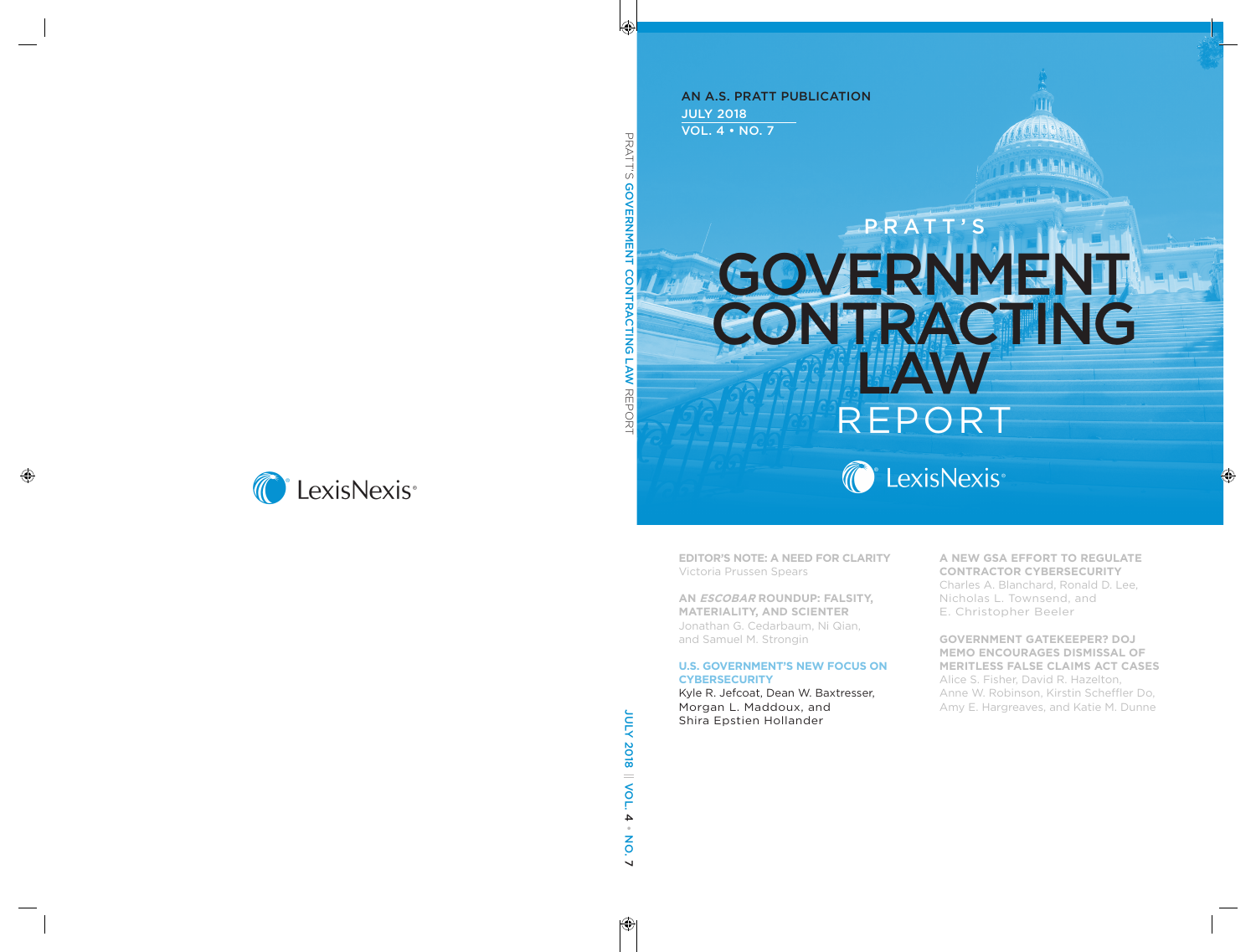## PRATT'S GOVERNMENT CONTRACTING LAW REPORT

| <b>VOLUME 4</b>                          | <b>NUMBER 7</b>                                               | <b>JULY 2018</b> |
|------------------------------------------|---------------------------------------------------------------|------------------|
|                                          |                                                               |                  |
| <b>Editor's Note: A Need for Clarity</b> |                                                               |                  |
| Victoria Prussen Spears                  |                                                               | 227              |
|                                          |                                                               |                  |
|                                          | An <i>Escobar</i> Roundup: Falsity, Materiality, and Scienter |                  |
|                                          | Jonathan G. Cedarbaum, Ni Qian, and Samuel M. Strongin        | 229              |
|                                          |                                                               |                  |
|                                          | U.S. Government's New Focus on Cybersecurity                  |                  |
| and Shira Epstien Hollander              | Kyle R. Jefcoat, Dean W. Baxtresser, Morgan L. Maddoux,       | 240              |
|                                          |                                                               |                  |
|                                          | A New GSA Effort to Regulate Contractor Cybersecurity         |                  |
|                                          | Charles A. Blanchard, Ronald D. Lee, Nicholas L. Townsend,    |                  |
| and E. Christopher Beeler                |                                                               | 261              |
|                                          |                                                               |                  |
| of Meritless False Claims Act Cases      | Government Gatekeeper? DOJ Memo Encourages Dismissal          |                  |
|                                          | Alice S. Fisher, David R. Hazelton, Anne W. Robinson,         |                  |
|                                          | Kirstin Scheffler Do, Amy E. Hargreaves, and Katie M. Dunne   | 266              |

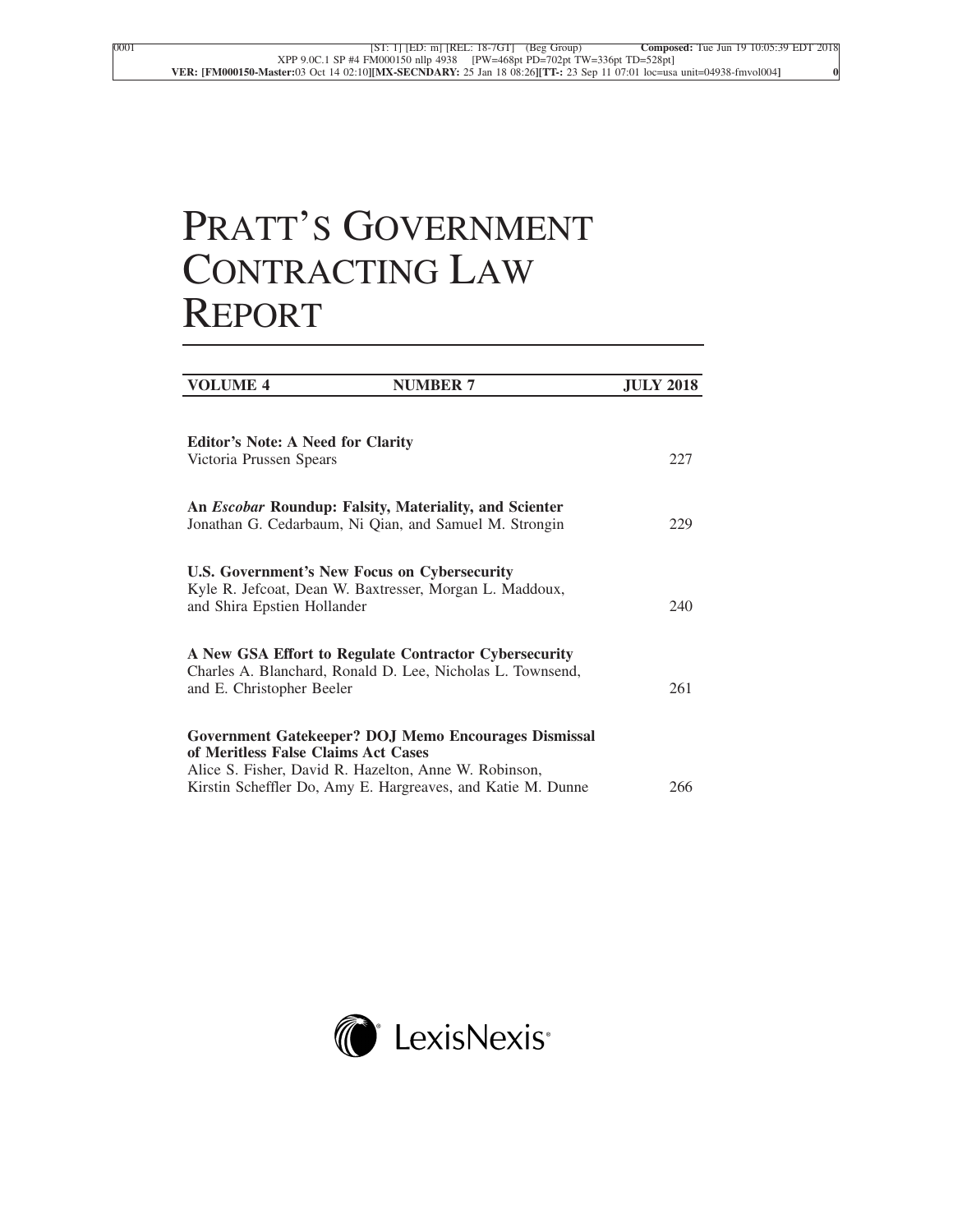#### **QUESTIONS ABOUT THIS PUBLICATION?**

| For questions about the <b>Editorial Content</b> appearing in these volumes or reprint permission, |                  |
|----------------------------------------------------------------------------------------------------|------------------|
| please call:                                                                                       |                  |
|                                                                                                    |                  |
|                                                                                                    |                  |
|                                                                                                    |                  |
| For assistance with replacement pages, shipments, billing or other customer service matters,       |                  |
| please call:                                                                                       |                  |
|                                                                                                    |                  |
|                                                                                                    |                  |
|                                                                                                    |                  |
| Customer Service Website http://www.lexisnexis.com/custserv/                                       |                  |
| For information on other Matthew Bender publications, please call                                  |                  |
|                                                                                                    | $(800)$ 223-1940 |
| Outside the United States and Canada, please call                                                  | $(937)$ 247-0293 |

Library of Congress Card Number:

ISBN: 978-1-6328-2705-0 (print)

Cite this publication as:

[author name], [article title], [vol. no.] PRATT'S GOVERNMENT CONTRACTING LAW REPORT [page number] (LexisNexis A.S. Pratt);

Michelle E. Litteken, GAO Holds NASA Exceeded Its Discretion in Protest of FSS Task Order, 1 PRATT'S GOVERNMENT CONTRACTING LAW REPORT 30 (LexisNexis A.S. Pratt)

Because the section you are citing may be revised in a later release, you may wish to photocopy or print out the section for convenient future reference.

This publication is designed to provide authoritative information in regard to the subject matter covered. It is sold with the understanding that the publisher is not engaged in rendering legal, accounting, or other professional services. If legal advice or other expert assistance is required, the services of a competent professional should be sought.

LexisNexis and the Knowledge Burst logo are registered trademarks of Reed Elsevier Properties Inc., used under license. Matthew Bender and the Matthew Bender Flame Design are registered trademarks of Matthew Bender Properties Inc.

Copyright © 2018 Matthew Bender & Company, Inc., a member of LexisNexis. All Rights Reserved. Originally published in: 2015

No copyright is claimed by LexisNexis or Matthew Bender & Company, Inc., in the text of statutes, regulations, and excerpts from court opinions quoted within this work. Permission to copy material may be licensed for a fee from the Copyright Clearance Center, 222 Rosewood Drive, Danvers, Mass. 01923, telephone (978) 750-8400.

*An A.S.Pratt® Publication*

Editorial Office 230 Park Ave., 7th Floor, New York, NY 10169 (800) 543-6862 www.lexisnexis.com

MATTHEW<sup>OBENDER</sup>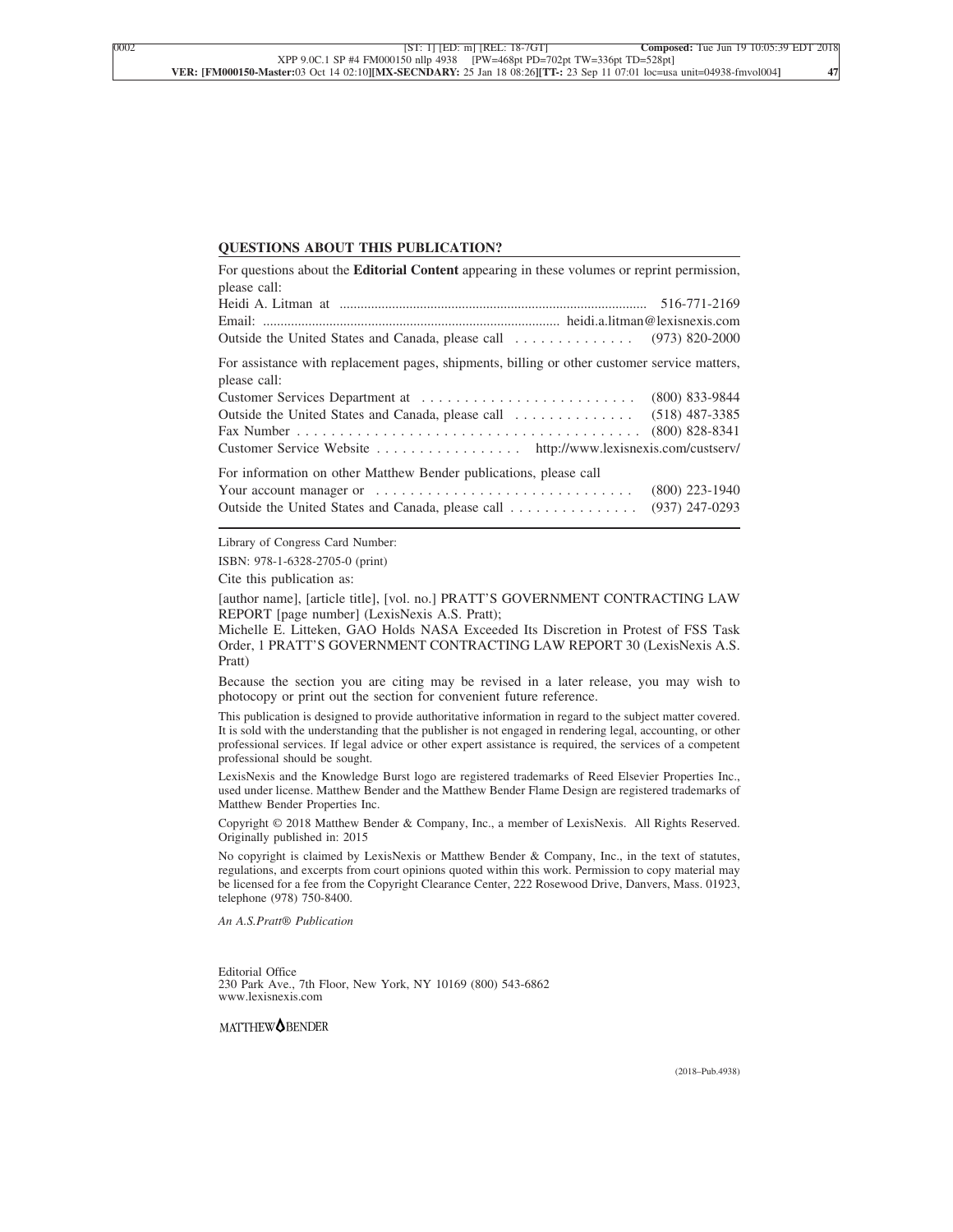### *Editor-in-Chief, Editor & Board of Editors*

#### **EDITOR-IN-CHIEF STEVEN A. MEYEROWITZ**

*President, Meyerowitz Communications Inc.*

**EDITOR**

**VICTORIA PRUSSEN SPEARS** *Senior Vice President, Meyerowitz Communications Inc.*

#### **BOARD OF EDITORS MARY BETH BOSCO**

*Partner, Holland & Knight LLP*

**DARWIN A. HINDMAN III** *Shareholder, Baker, Donelson, Bearman, Caldwell & Berkowitz, PC*

> **J. ANDREW HOWARD** *Partner, Alston & Bird LLP*

**KYLE R. JEFCOAT** *Counsel, Latham & Watkins LLP*

**JOHN E. JENSEN** *Partner, Pillsbury Winthrop Shaw Pittman LLP*

> **DISMAS LOCARIA** *Partner, Venable LLP*

**MARCIA G. MADSEN** *Partner, Mayer Brown LLP*

**KEVIN P. MULLEN** *Partner, Morrison & Foerster LLP*

**VINCENT J. NAPOLEON** *Partner, Nixon Peabody LLP*

**STUART W. TURNER** *Counsel, Arnold & Porter LLP*

**WALTER A.I. WILSON** *Senior Partner, Polsinelli PC*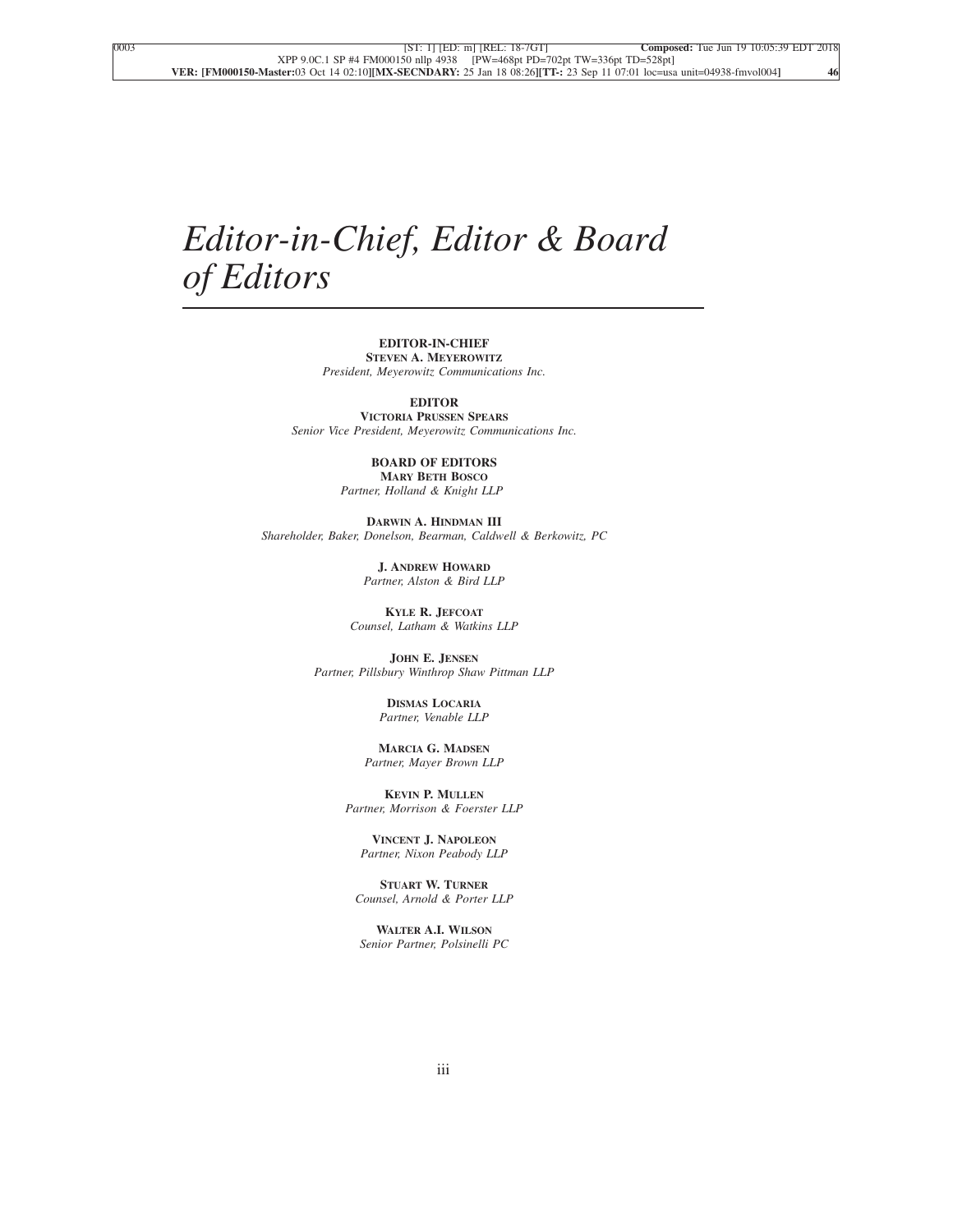PRATT'S GOVERNMENT CONTRACTING LAW REPORT is published twelve times a year by Matthew Bender & Company, Inc. Copyright 2018 Reed Elsevier Properties SA., used under license by Matthew Bender & Company, Inc. All rights reserved. No part of this journal may be reproduced in any form—by microfilm, xerography, or otherwise—or incorporated into any information retrieval system without the written permission of the copyright owner. For permission to photocopy or use material electronically from *Pratt's Government Contracting Law Report*, please access www.copyright.com or contact the Copyright Clearance Center, Inc. (CCC), 222 Rosewood Drive, Danvers, MA 01923, 978-750-8400. CCC is a not-for-profit organization that provides licenses and registration for a variety of users. For subscription information and customer service, call 1-800-833-9844. Direct any editorial inquires and send any material for publication to Steven A. Meyerowitz, Editor-in-Chief, Meyerowitz Communications Inc., 26910 Grand Central Parkway Suite 18R, Floral Park, New York 11005, smeyerowitz@meyerowitzcommunications.com, 646.539.8300. Material for publication is welcomed—articles, decisions, or other items of interest to government contractors, attorneys and law firms, in-house counsel, government lawyers, and senior business executives. This publication is designed to be accurate and authoritative, but neither the publisher nor the authors are rendering legal, accounting, or other professional services in this publication. If legal or other expert advice is desired, retain the services of an appropriate professional. The articles and columns reflect only the present considerations and views of the authors and do not necessarily reflect those of the firms or organizations with which they are affiliated, any of the former or present clients of the authors or their firms or organizations, or the editors or publisher. POSTMASTER: Send address changes to *Pratt's Government Contracting Law Report*, LexisNexis Matthew Bender, 630 Central Avenue, New Providence, NJ 07974.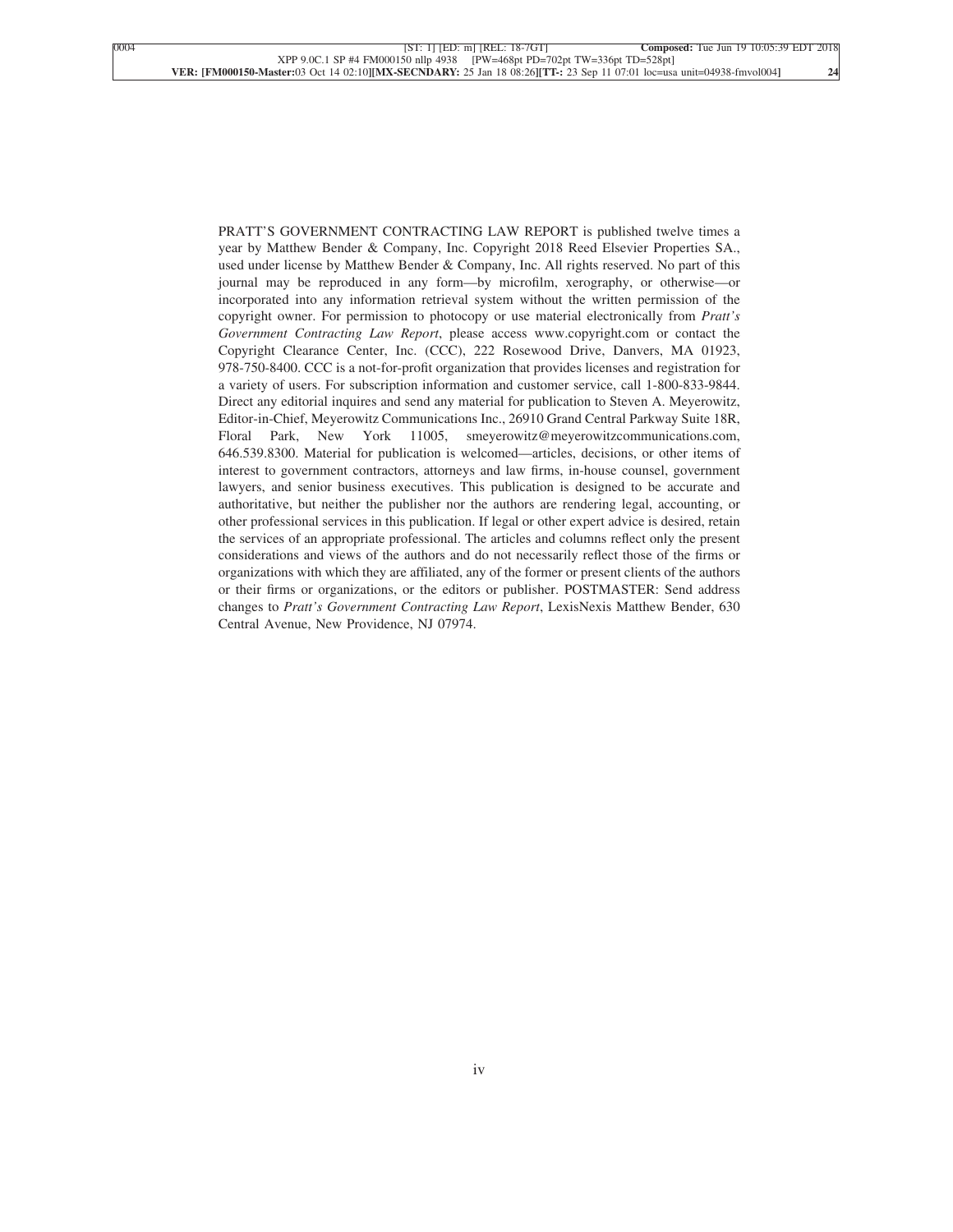### [U.S. Government's New Focus on](xpath-> core:title,  tr:secmain/core:title,  desig_title,  style_01) **[Cybersecurity](xpath-> core:title,  tr:secmain/core:title,  desig_title,  style_01)**

#### *[By Kyle R. Jefcoat, Dean W. Baxtresser, Morgan L. Maddoux,](xpath-> core:byline,  core:byline,  byline,  style_01) and [Shira Epstien Hollander](xpath-> core:byline,  core:byline,  byline,  style_01)***\***

*[In recent years, the government has made significant strides in strengthen](xpath-> core:blockquote-para,  Default,  blockquote,  style_02)[ing cybersecurity requirements for contractors. This article describes the](xpath-> core:blockquote-para,  Default,  blockquote,  style_02) [basic parameters of the Federal Acquisition Regulations Rule; the Defense](xpath-> core:blockquote-para,  Default,  blockquote,  style_02) [Federal Acquisition Regulation Supplement Rule; President Trump's Ex](xpath-> core:blockquote-para,  Default,  blockquote,  style_02)[ecutive Order; and additional regulatory changes that are on the horizon](xpath-> core:blockquote-para,  Default,  blockquote,  style_02) [in the realm of cybersecurity for contractors.](xpath-> core:blockquote-para,  Default,  blockquote,  style_02)*

[As recently as several years ago, the U.S. government's requirements for](xpath-> core:para,  Default,  para-list,  style_01) [contractors regarding cybersecurity were fairly minimal and were considered by](xpath-> core:para,  Default,  para-list,  style_01) [many to be outdated—particularly in light of the increasing cybersecurity](xpath-> core:para,  Default,  para-list,  style_01) [threats individuals, corporations and governments all face. In recent years,](xpath-> core:para,  Default,  para-list,  style_01) [however, the government has made significant strides in strengthening these](xpath-> core:para,  Default,  para-list,  style_01) [types of requirements for contractors. Thus, virtually overnight \(in government](xpath-> core:para,  Default,  para-list,  style_01) [terms\), government contracting regulatory requirements regarding cybersecu](xpath-> core:para,  Default,  para-list,  style_01)[rity have gone from practically nothing to a relatively extensive regulatory and](xpath-> core:para,  Default,  para-list,  style_01) [contractual regime applicable to a broad range of government contracts.](xpath-> core:para,  Default,  para-list,  style_01) [Compliance with these requirements is now a critical part of many government](xpath-> core:para,  Default,  para-list,  style_01) [contractors' operations.](xpath-> core:para,  Default,  para-list,  style_01)

[The process of creating the government's cybersecurity regulations began in](xpath-> core:para,  Default,  para-list,  style_01) [earnest in August 2012, when the Department of Defense \("DOD"\), General](xpath-> core:para,  Default,  para-list,  style_01) [Services Administration \("GSA"\) and the National Aeronautics and Space](xpath-> core:para,  Default,  para-list,  style_01) [Administration \("NASA"\) proposed a government-wide rule that was essen](xpath-> core:para,  Default,  para-list,  style_01)[tially the first attempt to address the safeguarding of contractor information](xpath-> core:para,  Default,  para-list,  style_01) [systems in the Federal Acquisition Regulations \("FAR"\).](xpath-> core:para,  Default,  para-list,  style_01)**<sup>1</sup>** The proposed rule

**<sup>\*</sup>** [Kyle R. Jefcoat, counsel at Latham & Watkins LLP and a member of the Board of Editors](xpath-> pnfo:bio-para,  fn:bio-footnote/pnfo:bio-para,  byline,  ) of *Pratt's Government Contracting Law Report*[, practices in the area of government contracts](xpath-> pnfo:bio-para,  fn:bio-footnote/pnfo:bio-para,  byline,  ) [including compliance, bid protests, and False Claims Act litigation. Dean W. Baxtresser is an](xpath-> pnfo:bio-para,  fn:bio-footnote/pnfo:bio-para,  byline,  ) [associate at the firm specializing in government contracts litigation and corporate compliance.](xpath-> pnfo:bio-para,  fn:bio-footnote/pnfo:bio-para,  byline,  ) [Morgan L. Maddoux is an associate at the firm focusing her practice on white collar defense,](xpath-> pnfo:bio-para,  fn:bio-footnote/pnfo:bio-para,  byline,  ) [internal and government investigations, and compliance matters in the healthcare industry. Shira](xpath-> pnfo:bio-para,  fn:bio-footnote/pnfo:bio-para,  byline,  ) [Epstien Hollander is senior associate director of policy development at the American Hospital](xpath-> pnfo:bio-para,  fn:bio-footnote/pnfo:bio-para,  byline,  ) [Association. The Latham & Watkins authors may be reached at kyle.jefcoat@lw.com,](xpath-> pnfo:bio-para,  fn:bio-footnote/pnfo:bio-para,  byline,  ) [dean.baxtresser@lw.com, and morgan.maddoux@lw.com, respectively.](xpath-> pnfo:bio-para,  fn:bio-footnote/pnfo:bio-para,  byline,  )

**<sup>1</sup>** *See* [Federal Acquisition Regulation; Basic Safeguarding of Contractor Information Systems,](xpath-> fn:para,  fn:footnote/fn:para,  footnote,  style_03) [77 Fed. Reg. 51,496 \(Aug. 24, 2012\).](xpath-> fn:para,  fn:footnote/fn:para,  footnote,  style_03)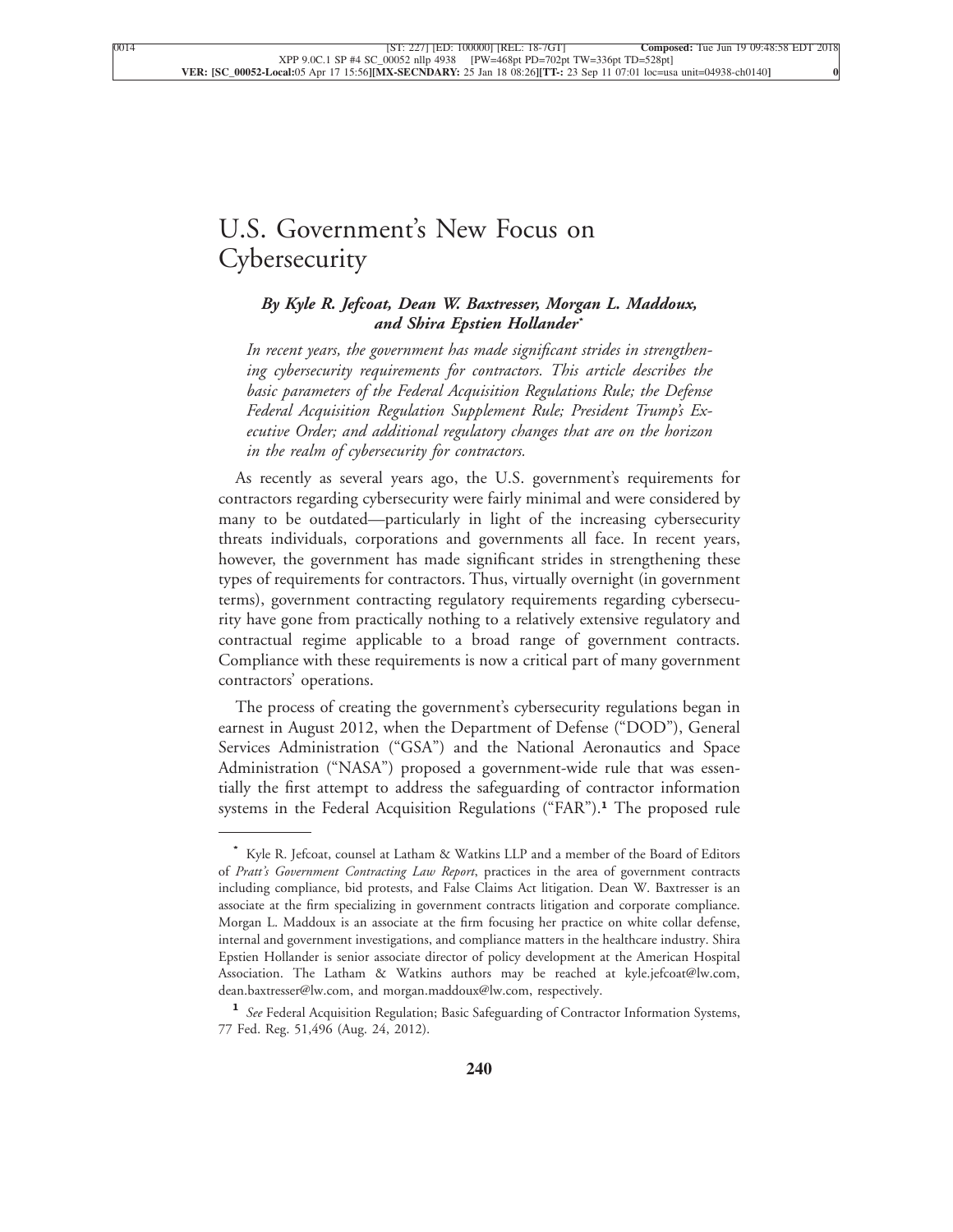required only that contractors "provide protective measures to information provided by or generated for the Government (other than public information) that will be resident on or transiting through contractor information systems" in certain areas.**<sup>2</sup>** [That proposed provision—weak as it was—was not enacted.](xpath-> core:para,  Default,  para-list,  style_01)

[However, as cyber incidents impacting both government agencies and](xpath-> core:para,  Default,  para-list,  style_01) [government contractors continue to make headlines, cybersecurity has become](xpath-> core:para,  Default,  para-list,  style_01) [an increasing concern among government contractors which often possess](xpath-> core:para,  Default,  para-list,  style_01) [sensitive government information. In response to these continued and increas](xpath-> core:para,  Default,  para-list,  style_01)[ing threats, the government imposed new requirements on contractors in the](xpath-> core:para,  Default,  para-list,  style_01) [FAR and in the Defense Federal Acquisition Regulation Supplement \("DFARS"\)](xpath-> core:para,  Default,  para-list,  style_01) [regarding the safeguarding of contractor information systems that may store,](xpath-> core:para,  Default,  para-list,  style_01) [transmit, or process government data. President Trump also last year issued](xpath-> core:para,  Default,  para-list,  style_01) [Executive Order 13800 on "Strengthening the Cybersecurity of Federal](xpath-> core:para,  Default,  para-list,  style_01) [Networks and Critical Infrastructure," which suggests that the government will](xpath-> core:para,  Default,  para-list,  style_01) [remain focused on this area and that there will likely be additional changes to](xpath-> core:para,  Default,  para-list,  style_01) [cybersecurity requirements for government contractors in the future.](xpath-> core:para,  Default,  para-list,  style_01)

[The new FAR and DFARS provisions modify and greatly strengthen the](xpath-> core:para,  Default,  para-list,  style_01) [basic requirements set forth in that original proposed FAR provision by](xpath-> core:para,  Default,  para-list,  style_01) [imposing far more stringent requirements on virtually all contractors and](xpath-> core:para,  Default,  para-list,  style_01) [aiming to ensure the safeguarding of government data that is stored, transmit](xpath-> core:para,  Default,  para-list,  style_01)[ted, or processed on contractor information systems.](xpath-> core:para,  Default,  para-list,  style_01)

[Furthermore, while the FAR and DFARS rules—and other federal cyberse](xpath-> core:para,  Default,  para-list,  style_01)[curity requirements—are continuing to change and evolve, contractors will be](xpath-> core:para,  Default,  para-list,  style_01) [required to certify compliance with those requirements and potentially be](xpath-> core:para,  Default,  para-list,  style_01) [subject to compliance enforcement either through contractual obligations or](xpath-> core:para,  Default,  para-list,  style_01) [potentially through anti-fraud mechanisms such as the False Claims Act](xpath-> core:para,  Default,  para-list,  style_01) [\("FCA"\).](xpath-> core:para,  Default,  para-list,  style_01)**<sup>3</sup>**

[This article describes the basic parameters of the FAR Rule; the DFARS](xpath-> core:para,  Default,  para-list,  style_01) [Rule; President Trump's Executive Order; and additional regulatory changes](xpath-> core:para,  Default,  para-list,  style_01) [that are on the horizon.](xpath-> core:para,  Default,  para-list,  style_01)

#### **[THE FAR RULE](xpath-> core:generic-hd,  Default,  core_generic_hd,  style_01)**

#### **[Application](xpath-> core:generic-hd,  Default,  core_generic_hd,  style_01)**

[On May 16, 2016, the agencies issued a final rule amending the FAR that](xpath-> core:para,  Default,  para-list,  style_01) [added a new FAR Subpart 4.19 and a new contract clause FAR 52.204-21](xpath-> core:para,  Default,  para-list,  style_01) [\("FAR Rule"\). The focus of the new provisions is the basic safeguarding of](xpath-> core:para,  Default,  para-list,  style_01)

**<sup>2</sup>** [77 Fed. Reg. at 51,497.](xpath-> fn:para,  fn:footnote/fn:para,  footnote,  style_03)

**<sup>3</sup>** *See* [31 U.S.C. § 3729](xpath-> fn:para,  fn:footnote/fn:para,  footnote,  style_03) *et seq.*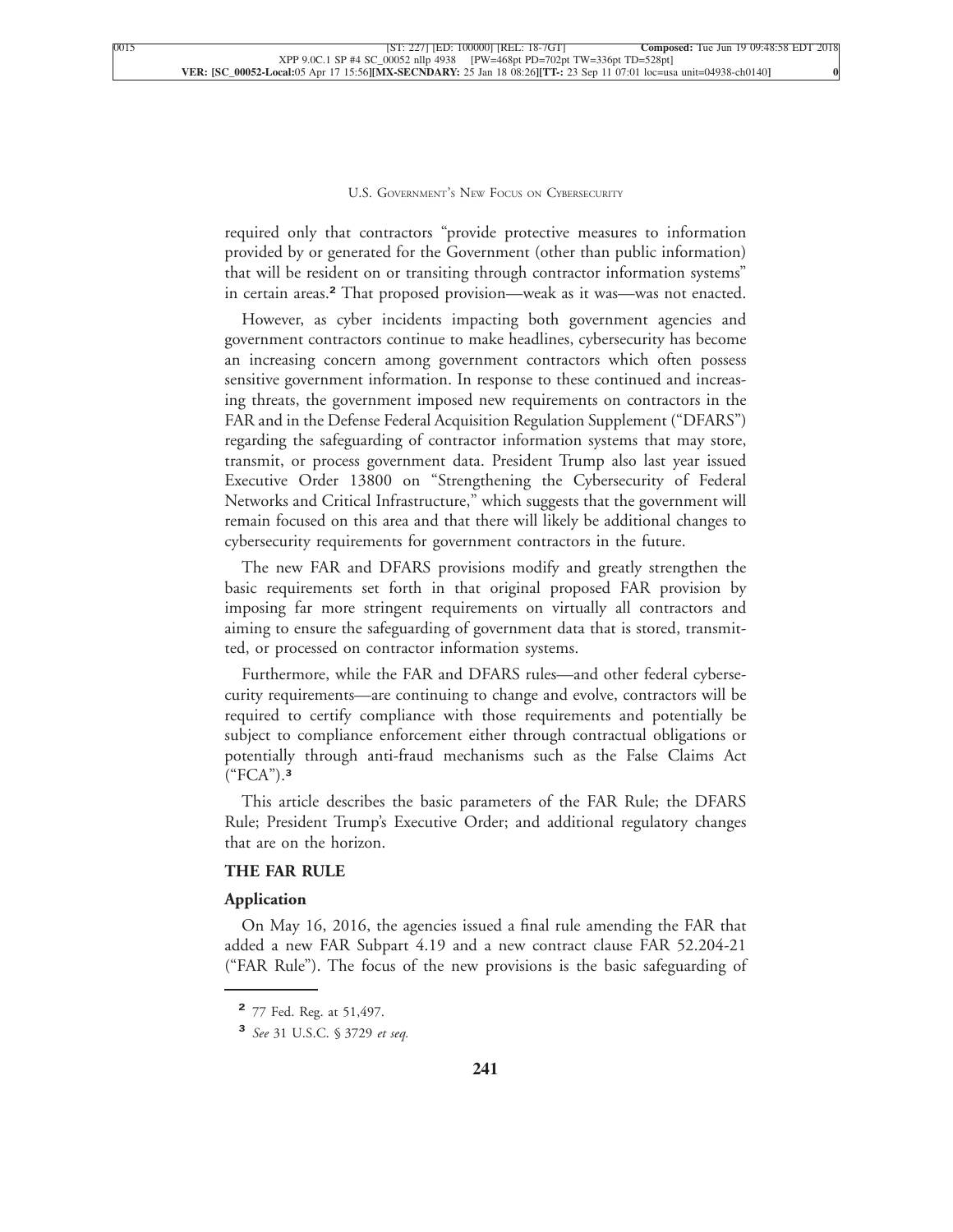contractor information systems—in other words the processes and devices that store or host information rather than the information itself—that contain "Federal contract information," defined as "information, not intended for public release, that is provided by or generated for the Government under a contract to develop or deliver a product or service to the Government."**<sup>4</sup>** Commenters on the proposed FAR rule expressed concern that "the rule would cover nearly all information and all information systems of any company that holds even a single Government contract."**<sup>5</sup>** In response, when the final FAR Rule was published, the DOD, GSA, and NASA explained: "The intent is that the scope and applicability of this rule be very broad, because this rule requires only the most basic of safeguarding. However, applicability of the final rule is limited to covered contractor information systems, *i.e.,* systems that are owned or operated by a contractor that process, store, or transmit Federal contract information."**<sup>6</sup>** In short, the FAR Rule's focus on protecting "information systems," rather than protecting the more broadly defined "information" covered by the provision was meant to alleviate the burden on contractors who anticipated that nearly all information in company systems would have been regulated. However, because the provision applies broadly, it is likely that most government contractors, because they own or operate at least some covered ["contractor information systems," will be subject to the new FAR Rule.](xpath-> core:para,  Default,  para-list,  style_01)**<sup>7</sup>**

[The FAR Rule also applies to all acquisitions including commercial items](xpath-> core:para,  Default,  para-list,  style_01) [\(other than commercial off-the-shelf \("COTS"\) items\) and to all systems that](xpath-> core:para,  Default,  para-list,  style_01) [process, store or transmit "Federal contract information."](xpath-> core:para,  Default,  para-list,  style_01)**<sup>8</sup>** The FAR Rule [expressly excludes information that the government provides to the public or](xpath-> core:para,  Default,  para-list,  style_01) [simple transactional information used, for example, to process payments.](xpath-> core:para,  Default,  para-list,  style_01)**<sup>9</sup>**

#### **[Requirements](xpath-> core:generic-hd,  Default,  core_generic_hd,  style_01)**

[The FAR Rule's new clause, at FAR 52.204-21\(b\), mandates that contractors](xpath-> core:para,  Default,  para-list,  style_01) [implement 15 "minimum" security controls on covered systems to satisfy the](xpath-> core:para,  Default,  para-list,  style_01) [FAR Rule's requirement that contractors provide a basic level of "safeguarding"](xpath-> core:para,  Default,  para-list,  style_01) [of federal contract information. It states:](xpath-> core:para,  Default,  para-list,  style_01)

[Requirements and procedures for basic safeguarding of covered con-](xpath-> core:blockquote-para,  Default,  blockquote,  style_02)

- **6** [81 Fed. Reg. at 30,441.](xpath-> fn:para,  fn:footnote/fn:para,  footnote,  style_03)
- **7** *See* [81 Fed. Reg. at 30,441.](xpath-> fn:para,  fn:footnote/fn:para,  footnote,  style_03)
- **8** *See* [FAR 52.204-21\(a\).](xpath-> fn:para,  fn:footnote/fn:para,  footnote,  style_03)
- **9** *See* [FAR 52.204-21\(a\).](xpath-> fn:para,  fn:footnote/fn:para,  footnote,  style_03)

**<sup>4</sup>** *See* [FAR 4.1901.](xpath-> fn:para,  fn:footnote/fn:para,  footnote,  style_03)

**<sup>5</sup>** *See* [81 Fed. Reg. 30,439, 30,440 \(May 16, 2016\).](xpath-> fn:para,  fn:footnote/fn:para,  footnote,  style_03)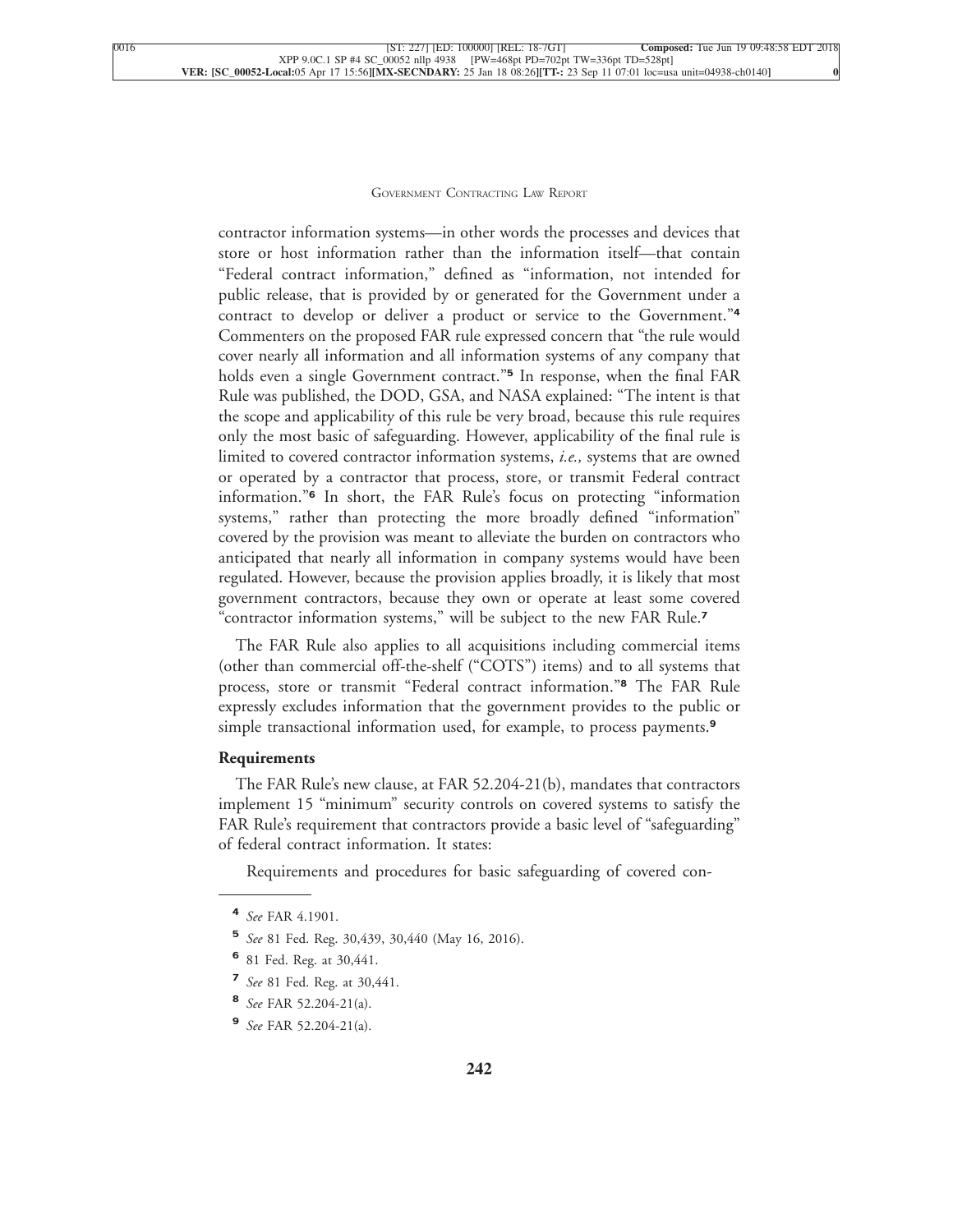tractor information systems shall include, at a minimum, the following security controls:

[\(i\) Limit information system access to authorized users, processes](xpath-> core:blockquote-para,  core:blockquote-para//core:blockquote-para,  blockquote,  style_02) [acting on behalf of authorized users, or devices \(including other](xpath-> core:blockquote-para,  core:blockquote-para//core:blockquote-para,  blockquote,  style_02) [information systems\).](xpath-> core:blockquote-para,  core:blockquote-para//core:blockquote-para,  blockquote,  style_02)

[\(ii\) Limit information system access to the types of transactions](xpath-> core:blockquote-para,  core:blockquote-para//core:blockquote-para,  blockquote,  style_02) [and functions that authorized users are permitted to execute.](xpath-> core:blockquote-para,  core:blockquote-para//core:blockquote-para,  blockquote,  style_02)

[\(iii\) Verify and control/limit connections to and use of external](xpath-> core:blockquote-para,  core:blockquote-para//core:blockquote-para,  blockquote,  style_02) [information systems.](xpath-> core:blockquote-para,  core:blockquote-para//core:blockquote-para,  blockquote,  style_02)

[\(iv\) Control information posted or processed on publicly accessible](xpath-> core:blockquote-para,  core:blockquote-para//core:blockquote-para,  blockquote,  style_02) [information systems.](xpath-> core:blockquote-para,  core:blockquote-para//core:blockquote-para,  blockquote,  style_02)

[\(v\) Identify information system users, processes acting on behalf of](xpath-> core:blockquote-para,  core:blockquote-para//core:blockquote-para,  blockquote,  style_02) [users, or devices.](xpath-> core:blockquote-para,  core:blockquote-para//core:blockquote-para,  blockquote,  style_02)

[\(vi\) Authenticate \(or verify\) the identities of those users, processes,](xpath-> core:blockquote-para,  core:blockquote-para//core:blockquote-para,  blockquote,  style_02) [or devices, as a prerequisite to allowing access to organizational](xpath-> core:blockquote-para,  core:blockquote-para//core:blockquote-para,  blockquote,  style_02) [information systems.](xpath-> core:blockquote-para,  core:blockquote-para//core:blockquote-para,  blockquote,  style_02)

[\(vii\) Sanitize or destroy information system media containing](xpath-> core:blockquote-para,  core:blockquote-para//core:blockquote-para,  blockquote,  style_02) [Federal Contract Information before disposal or release for reuse.](xpath-> core:blockquote-para,  core:blockquote-para//core:blockquote-para,  blockquote,  style_02)

[\(viii\) Limit physical access to organizational information systems,](xpath-> core:blockquote-para,  core:blockquote-para//core:blockquote-para,  blockquote,  style_02) [equipment, and the respective operating environments to autho](xpath-> core:blockquote-para,  core:blockquote-para//core:blockquote-para,  blockquote,  style_02)[rized individuals.](xpath-> core:blockquote-para,  core:blockquote-para//core:blockquote-para,  blockquote,  style_02)

[\(ix\) Escort visitors and monitor visitor activity; maintain audit logs](xpath-> core:blockquote-para,  core:blockquote-para//core:blockquote-para,  blockquote,  style_02) [of physical access; and control and manage physical access devices.](xpath-> core:blockquote-para,  core:blockquote-para//core:blockquote-para,  blockquote,  style_02)

[\(x\) Monitor, control, and protect organizational communications](xpath-> core:blockquote-para,  core:blockquote-para//core:blockquote-para,  blockquote,  style_02) [\(i.e., information transmitted or received by organizational infor](xpath-> core:blockquote-para,  core:blockquote-para//core:blockquote-para,  blockquote,  style_02)[mation systems\) at the external boundaries and key internal](xpath-> core:blockquote-para,  core:blockquote-para//core:blockquote-para,  blockquote,  style_02) [boundaries of the information systems.](xpath-> core:blockquote-para,  core:blockquote-para//core:blockquote-para,  blockquote,  style_02)

[\(xi\) Implement subnetworks for publicly accessible system com](xpath-> core:blockquote-para,  core:blockquote-para//core:blockquote-para,  blockquote,  style_02)[ponents that are physically or logically separated from internal](xpath-> core:blockquote-para,  core:blockquote-para//core:blockquote-para,  blockquote,  style_02) [networks.](xpath-> core:blockquote-para,  core:blockquote-para//core:blockquote-para,  blockquote,  style_02)

[\(xii\) Identify, report, and correct information and information](xpath-> core:blockquote-para,  core:blockquote-para//core:blockquote-para,  blockquote,  style_02) [system flaws in a timely manner.](xpath-> core:blockquote-para,  core:blockquote-para//core:blockquote-para,  blockquote,  style_02)

[\(xiii\) Provide protection from malicious code at appropriate](xpath-> core:blockquote-para,  core:blockquote-para//core:blockquote-para,  blockquote,  style_02) [locations within organizational information systems.](xpath-> core:blockquote-para,  core:blockquote-para//core:blockquote-para,  blockquote,  style_02)

[\(xiv\) Update malicious code protection mechanisms when new](xpath-> core:blockquote-para,  core:blockquote-para//core:blockquote-para,  blockquote,  style_02) [releases are available.](xpath-> core:blockquote-para,  core:blockquote-para//core:blockquote-para,  blockquote,  style_02)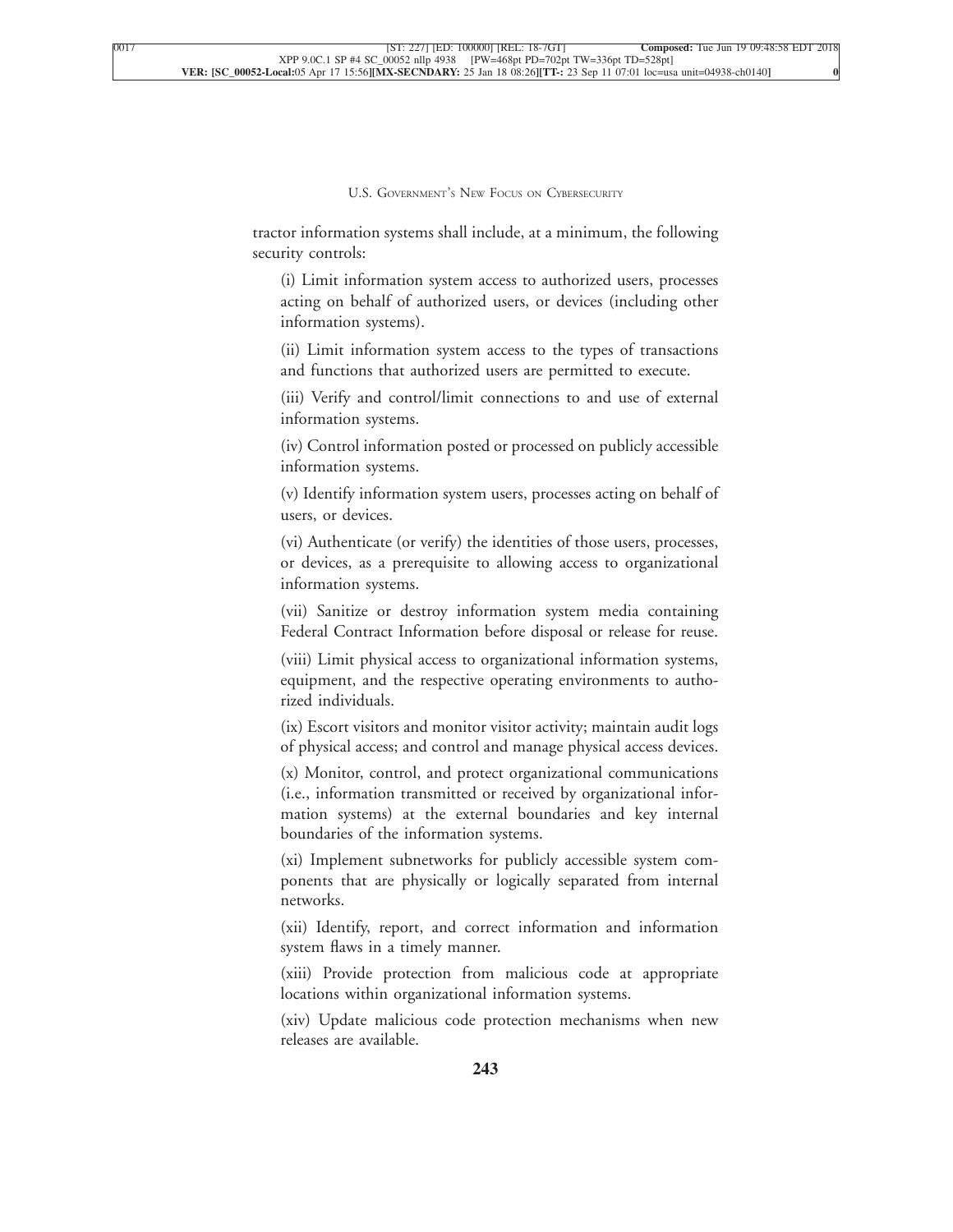[\(xv\) Perform periodic scans of the information system and](xpath-> core:blockquote-para,  core:blockquote-para//core:blockquote-para,  blockquote,  style_02) [real-time scans of files from external sources as files are down](xpath-> core:blockquote-para,  core:blockquote-para//core:blockquote-para,  blockquote,  style_02)[loaded, opened, or executed.](xpath-> core:blockquote-para,  core:blockquote-para//core:blockquote-para,  blockquote,  style_02)**<sup>10</sup>**

[The FAR Rule directs that new clause FAR 52.204-21 be flowed down to all](xpath-> core:para,  Default,  para-list,  style_01) [levels of subcontracts, and be included in](xpath-> core:para,  Default,  para-list,  style_01) *all* "solicitations and contracts when [the contractor or a subcontractor at any tier](xpath-> core:para,  Default,  para-list,  style_01) *may have* Federal contract [information residing in or transitioning through its information system."](xpath-> core:para,  Default,  para-list,  style_01)**<sup>11</sup>** [Notably absent from this list of 15 requirements are any specifics regarding](xpath-> core:para,  Default,  para-list,  style_01) [contractors' post-incident investigation and reporting obligations. The FAR](xpath-> core:para,  Default,  para-list,  style_01) [Rule also does not specifically address cloud computing or prescribe any](xpath-> core:para,  Default,  para-list,  style_01) [controls that directly address the use of cloud solutions. However, the Preamble](xpath-> core:para,  Default,  para-list,  style_01) [to the FAR Rule did include a note that it will not be the last word on](xpath-> core:para,  Default,  para-list,  style_01) [cybersecurity requirements for contractors, but rather is "just one step in a series](xpath-> core:para,  Default,  para-list,  style_01) [of coordinated regulatory actions being taken or planned to strengthen](xpath-> core:para,  Default,  para-list,  style_01) [protections of information systems."](xpath-> core:para,  Default,  para-list,  style_01)**<sup>12</sup>**

#### **[Industry Reaction](xpath-> core:generic-hd,  Default,  core_generic_hd,  style_01)**

[Some commenters to the FAR Rule criticized it for being too broad, too](xpath-> core:para,  Default,  para-list,  style_01) [vague or too unsophisticated, all of which could prevent the rule from achieving](xpath-> core:para,  Default,  para-list,  style_01) [its intended purpose, while simultaneously prompting contractors to design](xpath-> core:para,  Default,  para-list,  style_01) [overly stringent security standards so as to avoid disputes](xpath-> core:para,  Default,  para-list,  style_01) with the government.**<sup>13</sup>** [Commenters representing small businesses were particularly concerned about](xpath-> core:para,  Default,  para-list,  style_01) [the cost of complying with broad safeguarding requirements that they do not](xpath-> core:para,  Default,  para-list,  style_01) [necessarily employ as part of routine business practice.](xpath-> core:para,  Default,  para-list,  style_01)**<sup>14</sup>**

#### **[DFARS FINAL RULE](xpath-> core:generic-hd,  Default,  core_generic_hd,  style_01)**

[In contrast to the new FAR requirements described above, the DFARS](xpath-> core:para,  Default,  para-list,  style_01) [requirements impose stricter standards on defense contractors.](xpath-> core:para,  Default,  para-list,  style_01)**<sup>15</sup>** On October [21, 2016, the DOD issued a final rule which made changes to a prior interim](xpath-> core:para,  Default,  para-list,  style_01) [rule and included amendments to multiple DFARS provisions including, most](xpath-> core:para,  Default,  para-list,  style_01) [significantly, modifications to DFARS 252.204-7012, Safeguarding Covered](xpath-> core:para,  Default,  para-list,  style_01)

- **<sup>13</sup>** *See* [81 Fed. Reg. at 30,440, 30,443.](xpath-> fn:para,  fn:footnote/fn:para,  footnote,  style_03)
- **<sup>14</sup>** *See* [81 Fed. Reg. at 30,444–45.](xpath-> fn:para,  fn:footnote/fn:para,  footnote,  style_03)

**<sup>15</sup>** [The first version of DFARS 252.204-7012 was initially promulgated in 2013.](xpath-> fn:para,  fn:footnote/fn:para,  footnote,  style_03) *See* 78 Fed. [Reg. 69,273, 69,280 \(Nov. 18, 2013\). This article does not describe all of the interim changes](xpath-> fn:para,  fn:footnote/fn:para,  footnote,  style_03) [in the DFARS standard contract clause, and instead focuses on describing the current rule.](xpath-> fn:para,  fn:footnote/fn:para,  footnote,  style_03)

**<sup>10</sup>** [FAR 52.204-21\(b\)\(1\).](xpath-> fn:para,  fn:footnote/fn:para,  footnote,  style_03)

**<sup>11</sup>** [FAR 4.1903 \(emphasis added\);](xpath-> fn:para,  fn:footnote/fn:para,  footnote,  style_03) *see also* 81 Fed. Reg. at 30,446.

**<sup>12</sup>** [81 Fed. Reg. at 30,440.](xpath-> fn:para,  fn:footnote/fn:para,  footnote,  style_03)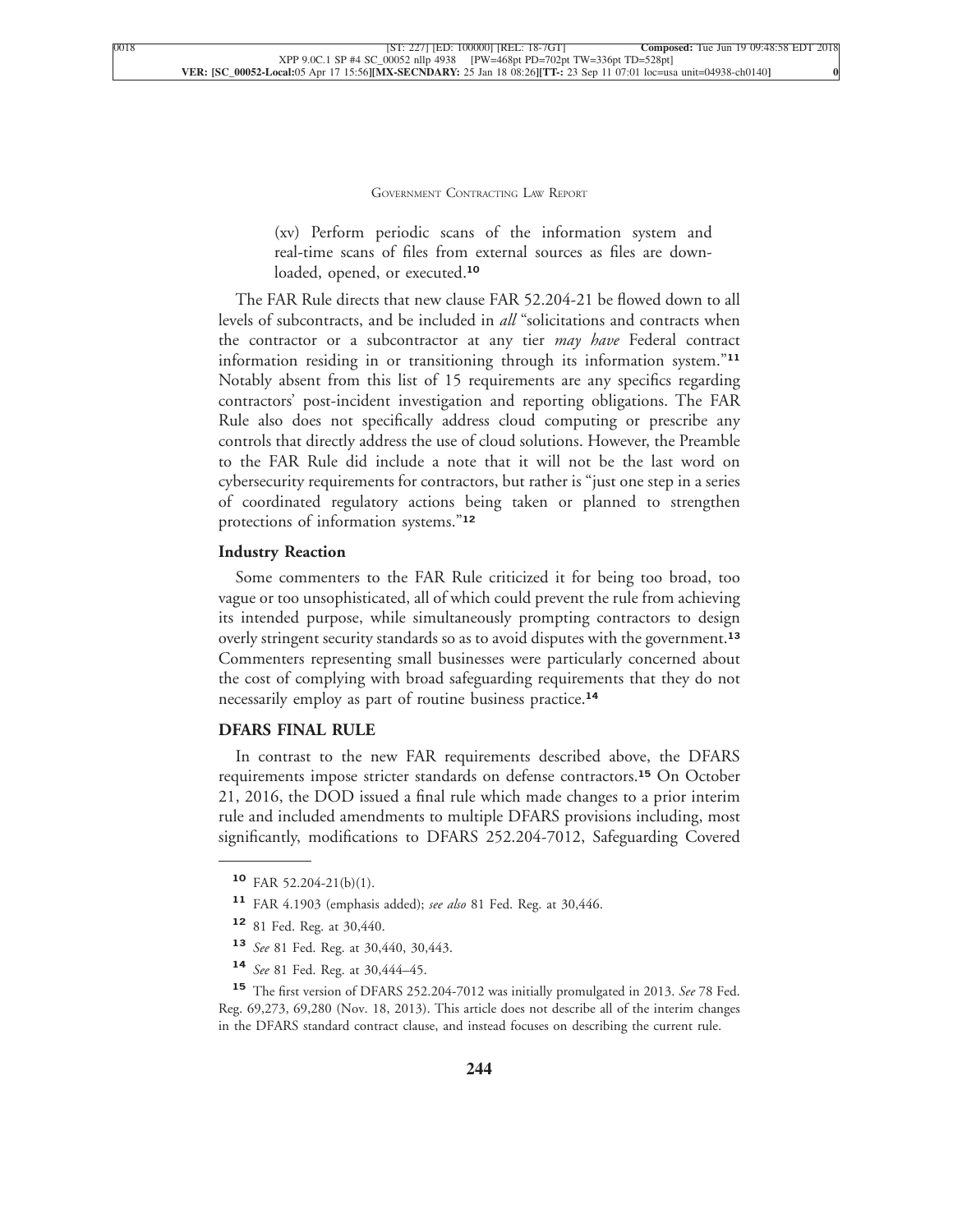Defense Information and Cyber Incident Reporting ("DFARS Rule").**<sup>16</sup>** The DFARS Rule imposed safeguarding and cyber incident reporting obligations on contractors who have contracts with DOD and whose information systems process, store, or transmit "covered defense information" ("CDI").**<sup>17</sup>** While the DFARS Rule generally took effect immediately, one of its major changes requiring contractors to comply with the National Institute of Standards and Technology ("NIST") Special Publication ("SP") 800-171—did not take effect [until December 31, 2017. As explained below, the DFARS Rule](xpath-> core:para,  Default,  para-list,  style_01)

[\(A\) implements requirements for contractors to provide adequate](xpath-> core:blockquote-para,  Default,  blockquote,  style_02) [security to covered information systems;](xpath-> core:blockquote-para,  Default,  blockquote,  style_02)

- [\(B\) establishes certain benchmarks for compliance;](xpath-> core:blockquote-para,  Default,  blockquote,  style_02)
- [\(C\) imposes obligations to investigate and report cyber incidents; and](xpath-> core:blockquote-para,  Default,  blockquote,  style_02)
- [\(D\) creates flow-down obligations for prime contractors.](xpath-> core:blockquote-para,  Default,  blockquote,  style_02)

#### **[Requirements to Provide Adequate Security](xpath-> core:generic-hd,  Default,  core_generic_hd,  style_01)**

[DFARS 252.204-7012 requires contractors to have "adequate security" on all](xpath-> core:para,  Default,  para-list,  style_01) [covered contractor information systems,](xpath-> core:para,  Default,  para-list,  style_01)**<sup>18</sup>** and applies to all solicitations and [contracts, including those for commercial items \(other than COTS items\).](xpath-> core:para,  Default,  para-list,  style_01)**<sup>19</sup>** In [particular, the DFARS Rule focuses on protecting CDI—which it defines](xpath-> core:para,  Default,  para-list,  style_01) broadly.**<sup>20</sup>** [CDI includes both information that the government marked as CDI](xpath-> core:para,  Default,  para-list,  style_01)

**<sup>18</sup>** [DFARS 252.204-7012 defines the term "covered contractor information system" as](xpath-> fn:para,  fn:footnote/fn:para,  footnote,  style_03) ["unclassified information system that is owned, or operated by or for, a contractor and that](xpath-> fn:para,  fn:footnote/fn:para,  footnote,  style_03) [processes, stores, or transmits covered defense information.](xpath-> fn:para,  fn:footnote/fn:para,  footnote,  style_03)

**<sup>19</sup>** *See* DFARS 252.204-7012; *see also* [Network Penetration Reporting and Contracting for](xpath-> fn:para,  fn:footnote/fn:para,  footnote,  style_03) [Cloud Services \(DFARS Case 2013-D018\), Frequently Asked Questions \(FAQs\) Regarding the](xpath-> fn:para,  fn:footnote/fn:para,  footnote,  style_03) [Implementation of DFARS Subpart 204.73 and PGI Subpart 204.73 and DFARS Subpart](xpath-> fn:para,  fn:footnote/fn:para,  footnote,  style_03) [239.76 and PGI Subpart 239.76 \("DFARS FAQs"\) \(Jan. 27, 2017\),](xpath-> fn:para,  fn:footnote/fn:para,  footnote,  style_03) [http://www.acq.osd.mil/](xpath-> core:url,  core:url,  endmatter,  style_01) [dpap/pdi/docs/FAQs\\_Network\\_Penetration\\_Reporting\\_and\\_Contracting\\_for\\_Cloud\\_Services\\_](xpath-> core:url,  core:url,  endmatter,  style_01) [\(01-27-2017\).pdf.](xpath-> core:url,  core:url,  endmatter,  style_01)

**<sup>20</sup>** [Contractors should note that the CUI Registry contains a broad range of categories and](xpath-> fn:para,  fn:footnote/fn:para,  footnote,  style_03) [subcategories of information that is now considered CDI. For example, the CUI Registry](xpath-> fn:para,  fn:footnote/fn:para,  footnote,  style_03)

**<sup>16</sup>** [81 Fed. Reg. 72,986 \(Oct. 21, 2016\).](xpath-> fn:para,  fn:footnote/fn:para,  footnote,  style_03)

**<sup>17</sup>** *See* [81 Fed. Reg. at 72,998. "Covered defense information" \("CDI"\) is defined as](xpath-> fn:para,  fn:footnote/fn:para,  footnote,  style_03) ["unclassified controlled technical information or other information, as described in the](xpath-> fn:para,  fn:footnote/fn:para,  footnote,  style_03) [Controlled Unclassified Information \(CUI\) Registry,](xpath-> fn:para,  fn:footnote/fn:para,  footnote,  style_03) [http://www.archives.gov/cui/registry/category](xpath-> core:url,  core:url,  endmatter,  style_01)[list.html,](xpath-> core:url,  core:url,  endmatter,  style_01) that requires safeguarding or dissemination controls pursuant to and consistent with law, regulations, and Government wide policies, and is—(1) Marked or otherwise identified in the contract, task order, or delivery order and provided to the contractor by or on behalf of DOD in support of the performance of the contract; or (2) Collected, developed, received, transmitted, used, or stored by or on behalf of the contractor in support of the performance of the contract.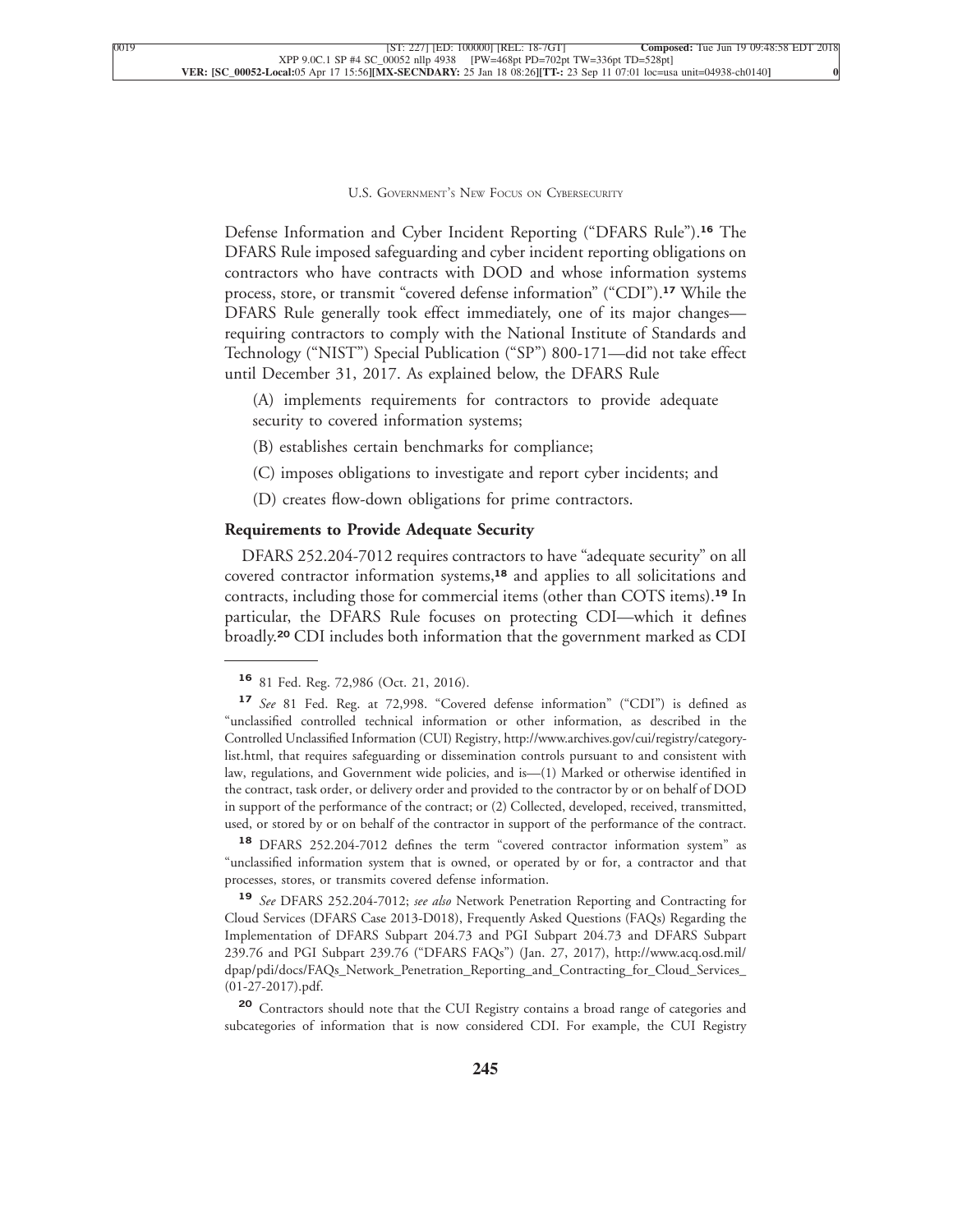and information that the contractor "collected, developed, received, transmitted, used or stored by or on behalf of the contractor in support of the performance of the contract."**<sup>21</sup>** However, at DOD's Industry Day on June 23, 2017, DOD representatives took the position that CDI "in support of the performance of the contract . . . is not meant to include a contractor's internal information (e.g., human resources or financial) that is incidental to contract [performance."](xpath-> core:para,  Default,  para-list,  style_01)**<sup>22</sup>**

[For contractors subject to both the DFARS Rule and the FAR Rule, the](xpath-> core:para,  Default,  para-list,  style_01) [DFARS Rule imposes more extensive security controls and requirements than](xpath-> core:para,  Default,  para-list,  style_01) [the FAR Rule. Specifically, the DFARS Rule requires the investigation and](xpath-> core:para,  Default,  para-list,  style_01) [reporting of cyber breaches—requirements that are not included in the FAR](xpath-> core:para,  Default,  para-list,  style_01) [Rule.](xpath-> core:para,  Default,  para-list,  style_01)

[Significantly, the DFARS Rule defines the basic security requirements a](xpath-> core:para,  Default,  para-list,  style_01) [defense contractor must implement and maintain. With the exception of cloud](xpath-> core:para,  Default,  para-list,  style_01) [service providers \("CSP"\) using a cloud solution to store data on DOD's](xpath-> core:para,  Default,  para-list,  style_01) [behalf—who have to comply with DFARS 252.239-7010, Cloud Computing](xpath-> core:para,  Default,  para-list,  style_01) Services**<sup>23</sup>** [—as of December 31, 2017, a defense contractor generally must](xpath-> core:para,  Default,  para-list,  style_01) [implement the security requirements in the version of NIST SP 800-171](xpath-> core:para,  Default,  para-list,  style_01)**<sup>24</sup>** then [in effect at the time of the solicitation.](xpath-> core:para,  Default,  para-list,  style_01)

[The NIST SP 800-171 security requirements](xpath-> core:para,  Default,  para-list,  style_01)**<sup>25</sup>** were developed for use on [contractors' internal systems and were expected to enable contractors to comply](xpath-> core:para,  Default,  para-list,  style_01) [using systems and practices that they already have in place rather than forcing](xpath-> core:para,  Default,  para-list,  style_01)

**<sup>22</sup>** [Cybersecurity Challenges: Protecting DoD's Unclassified Information, DoD Industry](xpath-> fn:para,  fn:footnote/fn:para,  footnote,  style_03) [Information Day, June 23, 2017, at 25,](xpath-> fn:para,  fn:footnote/fn:para,  footnote,  style_03) [http://dodcio.defense.gov/Portals/0/Documents/Public%](xpath-> core:url,  core:url,  endmatter,  style_01) [20Meeting%20-%20Jun%2023%202017%20Final.pdf?ver=2017-06-25-022504-940.](xpath-> core:url,  core:url,  endmatter,  style_01)

**<sup>23</sup>** [DOD has also provided additional guidance on when DFARS 252.239-7010 may apply:](xpath-> fn:para,  fn:footnote/fn:para,  footnote,  style_03) ["DFARS clause 252.239-7010 is included in contracts for information technology services and](xpath-> fn:para,  fn:footnote/fn:para,  footnote,  style_03) [applies when a contractor is using cloud computing to provide information technology services](xpath-> fn:para,  fn:footnote/fn:para,  footnote,  style_03) [to DOD in the performance of the contract. It does not apply to cloud computing data centers](xpath-> fn:para,  fn:footnote/fn:para,  footnote,  style_03) [operated as an extension of a contractor's internal IT system. DFARS clause 252.204-7012 is](xpath-> fn:para,  fn:footnote/fn:para,  footnote,  style_03) [included in all DOD contracts \(except those solely for COTS items\) and a reference to DFARS](xpath-> fn:para,  fn:footnote/fn:para,  footnote,  style_03) clause  $252.239$ -7010 is provided at paragraph  $(b)(1)(i)$  to notify contractors of the security [requirements that must be followed when DoD is contracting for cloud services."](xpath-> fn:para,  fn:footnote/fn:para,  footnote,  style_03) *Id.* at 26.

**<sup>24</sup>** [NIST SP 800-171, Protecting Controlled Unclassified Information in Nonfederal](xpath-> fn:para,  fn:footnote/fn:para,  footnote,  style_03) [Information Systems and Organizations,](xpath-> fn:para,  fn:footnote/fn:para,  footnote,  style_03) [http://dx.doi.org/10.6028/NIST.SP.800-171.](xpath-> core:url,  core:url,  endmatter,  style_01)

**<sup>25</sup>** *See* [DFARS FAQs at 12.](xpath-> fn:para,  fn:footnote/fn:para,  footnote,  style_03)

[includes a "Privacy" as a category with several subcategories, including "Health Information" and](xpath-> foots,  Default,  footnote,  style_03) ["Student Records," which are two types of information one would not traditionally view as](xpath-> foots,  Default,  footnote,  style_03) [covered defense information.](xpath-> foots,  Default,  footnote,  style_03)

**<sup>21</sup>** [DFARS 252.204-7012\(a\).](xpath-> fn:para,  fn:footnote/fn:para,  footnote,  style_03)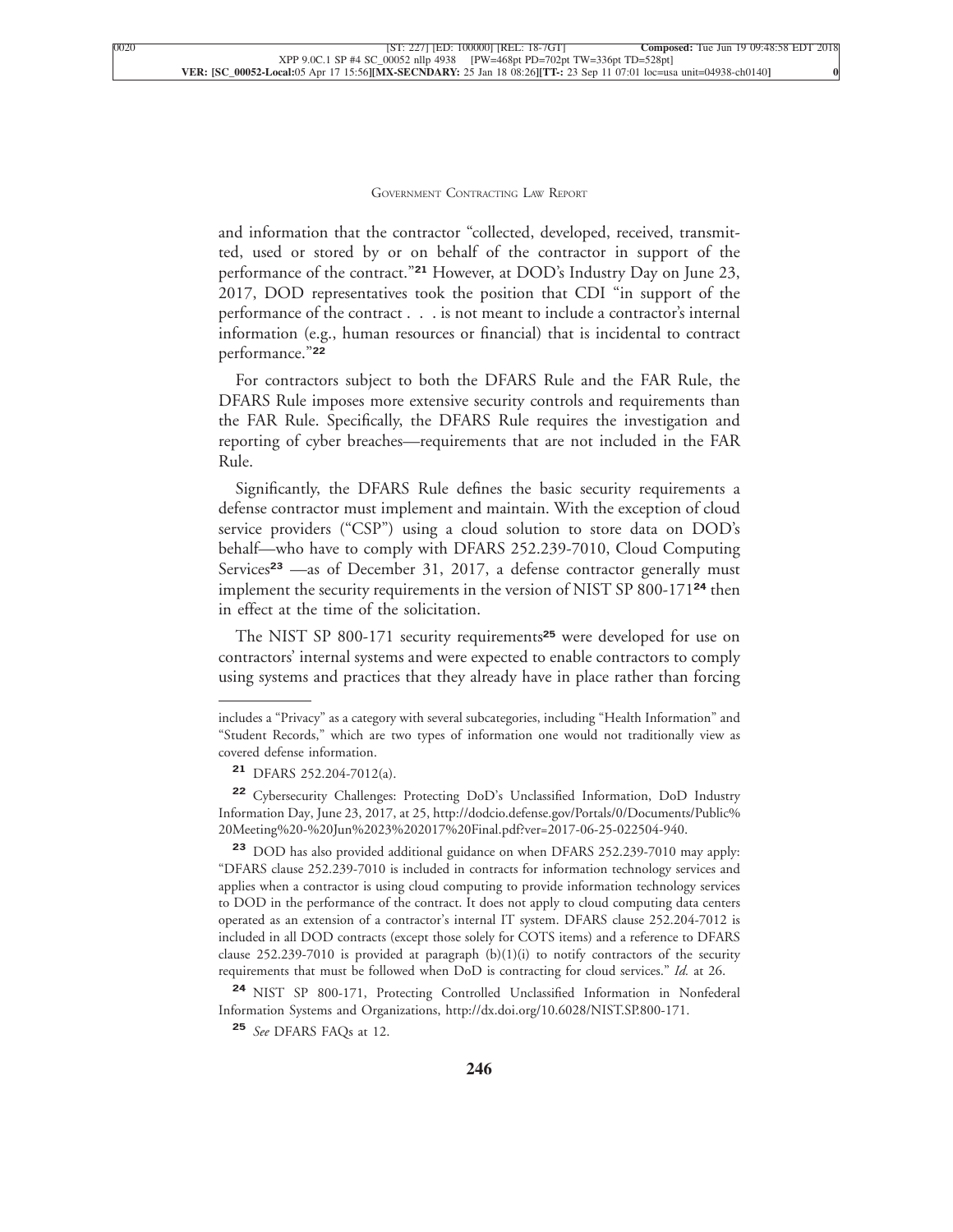them to build a new system and develop practices from scratch in order to be in compliance.**<sup>26</sup>** DOD further provided guidance that contractors who were in compliance with the previous security requirements can accomplish compliance with the NIST SP 800-171 requirements "by policy/process changes or adjusting the configuration of existing IT."**<sup>27</sup>** Of course, as discussed below, the practical reality of these additional requirements is that some contractors will likely need to make substantial investments in protecting their own IT systems in order to comply with the specific requirements under NIST SP 800-171. This may be particularly burdensome for smaller businesses and for contractors who were previously not subject to many cybersecurity requirements due to the type of information being exchanged, but who now find this information falling [under the broad scope of CDI.](xpath-> core:para,  Default,  para-list,  style_01)

#### **[Potential Steps for Complying with DFARS 252.204-7012](xpath-> core:generic-hd,  Default,  core_generic_hd,  style_01)**

[Below, we outline several steps contractors should consider taking when](xpath-> core:para,  Default,  para-list,  style_01) [addressing the compliance requirements of the DFARS Rule. These steps are](xpath-> core:para,  Default,  para-list,  style_01) [based not only on the text of DFARS 252.204-7012 and DFARS Part 4, but](xpath-> core:para,  Default,  para-list,  style_01) [also on additional guidance that DOD has issued since the DFARS Rule was](xpath-> core:para,  Default,  para-list,  style_01) [published in October 2016. This additional guidance comes from several](xpath-> core:para,  Default,  para-list,  style_01) [meetings and publications issued by DOD including:](xpath-> core:para,  Default,  para-list,  style_01)

- [•](xpath-> core:enum,  core:listitem/core:enum,  para-list,  style_01) [On June 23, 2017, DOD held an Industry Day during which it](xpath-> core:para,  core:listitem/core:para,  para-list,  style_01) [addressed cybersecurity challenges and went over the new DFARS](xpath-> core:para,  core:listitem/core:para,  para-list,  style_01) [rules.](xpath-> core:para,  core:listitem/core:para,  para-list,  style_01)
- [•](xpath-> core:enum,  core:listitem/core:enum,  para-list,  style_01) [On September 21, 2017, the Director of the Defense Pricing/Defense](xpath-> core:para,  core:listitem/core:para,  para-list,  style_01) [Procurement Acquisition Policy \("DPAP"\) issued guidance \("DPAP](xpath-> core:para,  core:listitem/core:para,  para-list,  style_01) [Memo"\) to DOD acquisition personnel in anticipation of the Decem](xpath-> core:para,  core:listitem/core:para,  para-list,  style_01)[ber 31, 2017 deadline for contractors to be in compliance with DFARS](xpath-> core:para,  core:listitem/core:para,  para-list,  style_01) [252.204-7012.](xpath-> core:para,  core:listitem/core:para,  para-list,  style_01)**<sup>28</sup>**
- [•](xpath-> core:enum,  core:listitem/core:enum,  para-list,  style_01) [On November 28, 2017, NIST released a draft SP 800-171A, Assessing](xpath-> core:para,  core:listitem/core:para,  para-list,  style_01) [Security Requirements for Controlled Unclassified Information, the](xpath-> core:para,  core:listitem/core:para,  para-list,  style_01) [goal of which is to better educate contractors, third parties and](xpath-> core:para,  core:listitem/core:para,  para-list,  style_01)

**<sup>26</sup>** *See* [DFARS FAQs at 12.](xpath-> fn:para,  fn:footnote/fn:para,  footnote,  style_03)

**<sup>27</sup>** [DFARS FAQs at 13. One addition to the security requirements that could require](xpath-> fn:para,  fn:footnote/fn:para,  footnote,  style_03) [additional software or hardware is the implementation of multifactor authentication, which](xpath-> fn:para,  fn:footnote/fn:para,  footnote,  style_03) [DOD discusses in more depth in its FAQs. DOD also sets forth a reasonable approach for how](xpath-> fn:para,  fn:footnote/fn:para,  footnote,  style_03) [companies unfamiliar with or new to the requirements can evaluate and come into compliance.](xpath-> fn:para,  fn:footnote/fn:para,  footnote,  style_03)

**<sup>28</sup>** [Implementation of DFARS Clause 252.204-7012, Safeguarding Covered Defense Infor](xpath-> fn:para,  fn:footnote/fn:para,  footnote,  style_03)[mation and Cyber Incident Reporting, Office of the Under Secretary of Defense, September 21,](xpath-> fn:para,  fn:footnote/fn:para,  footnote,  style_03) [2017,](xpath-> fn:para,  fn:footnote/fn:para,  footnote,  style_03) [https://www.acq.osd.mil/dpap/policy/policyvault/USA002829-17-DPAP.pdf.](xpath-> core:url,  core:url,  endmatter,  style_01)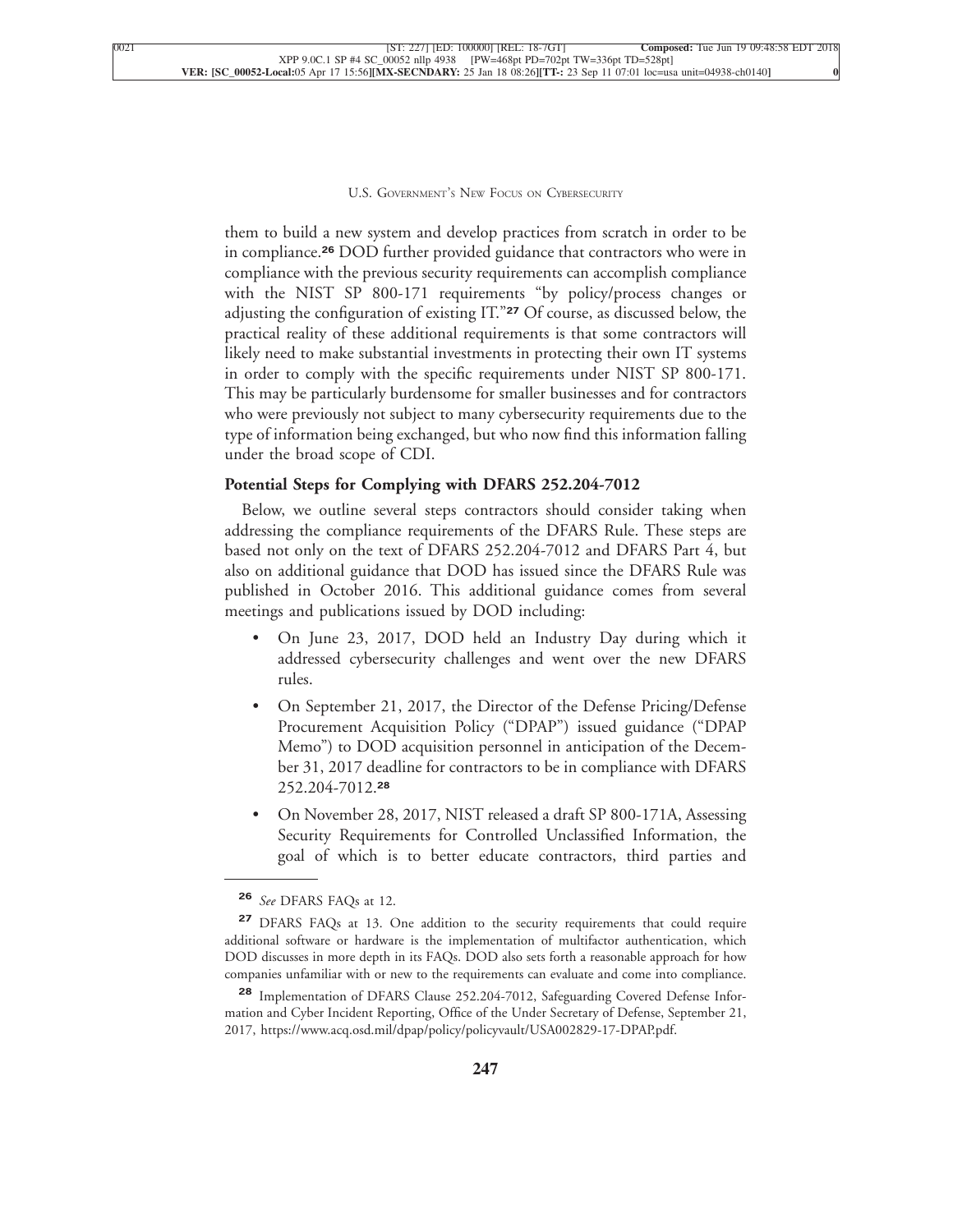government agencies on SP 800-171's requirements.**<sup>29</sup>** This guidance outlined ways in which a contractor can come into compliance with the [requirements.](xpath-> core:para,  core:listitem/core:para,  para-list,  style_01)

- [•](xpath-> core:enum,  core:listitem/core:enum,  para-list,  style_01) [On December 1, 2017, DOD's office of Defense Procurement and](xpath-> core:para,  core:listitem/core:para,  para-list,  style_01) [Acquisition Policy updated its Procedures, Guidance, and Information](xpath-> core:para,  core:listitem/core:para,  para-list,  style_01) [\("PGI"\) with guidance regarding DFARS 252.204-7012.](xpath-> core:para,  core:listitem/core:para,  para-list,  style_01)**<sup>30</sup>** Though the [PGI is internal guidance for DOD contracting officers, it provides](xpath-> core:para,  core:listitem/core:para,  para-list,  style_01) [contractors with insight into how DOD interprets and plans to apply](xpath-> core:para,  core:listitem/core:para,  para-list,  style_01) [DFARS 252.204-7012.](xpath-> core:para,  core:listitem/core:para,  para-list,  style_01)
- [•](xpath-> core:enum,  core:listitem/core:enum,  para-list,  style_01) [On April 2, 2018, DOD issued a Frequently Asked Questions](xpath-> core:para,  core:listitem/core:para,  para-list,  style_01) [\("FAQs"\) regarding the DFARS Rule.](xpath-> core:para,  core:listitem/core:para,  para-list,  style_01)**<sup>31</sup>** This updated a prior set of [FAQs issued in January 2018, and provides additional guidance on the](xpath-> core:para,  core:listitem/core:para,  para-list,  style_01) [implementation of these requirements.](xpath-> core:para,  core:listitem/core:para,  para-list,  style_01)

[Perhaps the most significant result of all of this additional guidance was to](xpath-> core:para,  Default,  para-list,  style_01) [clarify that the DFARS Rule requirement that contractors "implement" NIST](xpath-> core:para,  Default,  para-list,  style_01) [800-171 did not mean full compliance with NIST 800-171 was required before](xpath-> core:para,  Default,  para-list,  style_01) [the December 31, 2017 implementation deadline. The DPAP Memo explains](xpath-> core:para,  Default,  para-list,  style_01) [that to "implement NIST 800-171" a contractor must have implemented a](xpath-> core:para,  Default,  para-list,  style_01) [System Security Plan \("SSP"\) and a Plan of Action and Milestones \("POA&M"\)](xpath-> core:para,  Default,  para-list,  style_01) [reflecting the extent to which a contractor currently complies with NIST](xpath-> core:para,  Default,  para-list,  style_01) [800-171 and its plan to come into full compliance.](xpath-> core:para,  Default,  para-list,  style_01)**<sup>32</sup>** DOD's definition of ["implementation of the NIST 800-171" to include a plan to remedy](xpath-> core:para,  Default,  para-list,  style_01)

**<sup>32</sup>** [Implementation of DFARS Clause 252.204-7012, Safeguarding Covered Defense Infor](xpath-> fn:para,  fn:footnote/fn:para,  footnote,  style_03)[mation and Cyber Incident Reporting, Office of the Under Secretary of Defense, September 21,](xpath-> fn:para,  fn:footnote/fn:para,  footnote,  style_03) [2017,](xpath-> fn:para,  fn:footnote/fn:para,  footnote,  style_03) [https://www.acq.osd.mil/dpap/policy/policyvault/USA002829-17-DPAP.pdf.](xpath-> core:url,  core:url,  endmatter,  style_01) ("To document implementation of the NIST 800-171 security requirements by the December 31, 2017, implementation deadline, companies should have a System Security Plan in place, in addition to any associate plans of action to describe how and when any unimplemented security requirements will be met, how any planned mitigations will be implemented, and how and when they will correct deficiencies and reduce or eliminate vulnerabilities in the systems.").

**<sup>29</sup>** Ron Ross, *et al*[., Assessing Security Requirements for Controlled Unclassified Information,](xpath-> fn:para,  fn:footnote/fn:para,  footnote,  style_03) [Draft NIST Special Publication 800-171A \(Nov. 2017\),](xpath-> fn:para,  fn:footnote/fn:para,  footnote,  style_03) [https://csrc.nist.gov/CSRC/media/](xpath-> core:url,  core:url,  endmatter,  style_01) [Publications/sp/800-171a/draft/sp800-171A-draft.pdf.](xpath-> core:url,  core:url,  endmatter,  style_01)

**<sup>30</sup>** *See* [DOD's Office of Defense Procurement and Acquisition Policy Procedures, Guidance,](xpath-> fn:para,  fn:footnote/fn:para,  footnote,  style_03) [and Information \("PGI"\) \(revised Dec. 1, 2017\),](xpath-> fn:para,  fn:footnote/fn:para,  footnote,  style_03) [https://www.acq.osd.mil/dpap/dars/pgi/pgi\\_](xpath-> core:url,  core:url,  endmatter,  style_01) [htm/current/PGI204\\_73.htm.](xpath-> core:url,  core:url,  endmatter,  style_01)

**<sup>31</sup>** *See* [DOD's Frequently Asked Questions \(FAQs\) regarding the implementation of DFARS](xpath-> fn:para,  fn:footnote/fn:para,  footnote,  style_03) [Subpart 204.73 and PGI Subpart 204.73, DFARS Subpart 239.76 and PGI Subpart 239.76,](xpath-> fn:para,  fn:footnote/fn:para,  footnote,  style_03) [https://dodprocurementtoolbox.com/cms/sites/default/files/resources/2018-04/](xpath-> fn:para,  fn:footnote/fn:para,  footnote,  style_03) [Revision%20to%20Cyber%20DFARS%20FAQs%20-%20April%202%202018.pdf.](xpath-> fn:para,  fn:footnote/fn:para,  footnote,  style_03)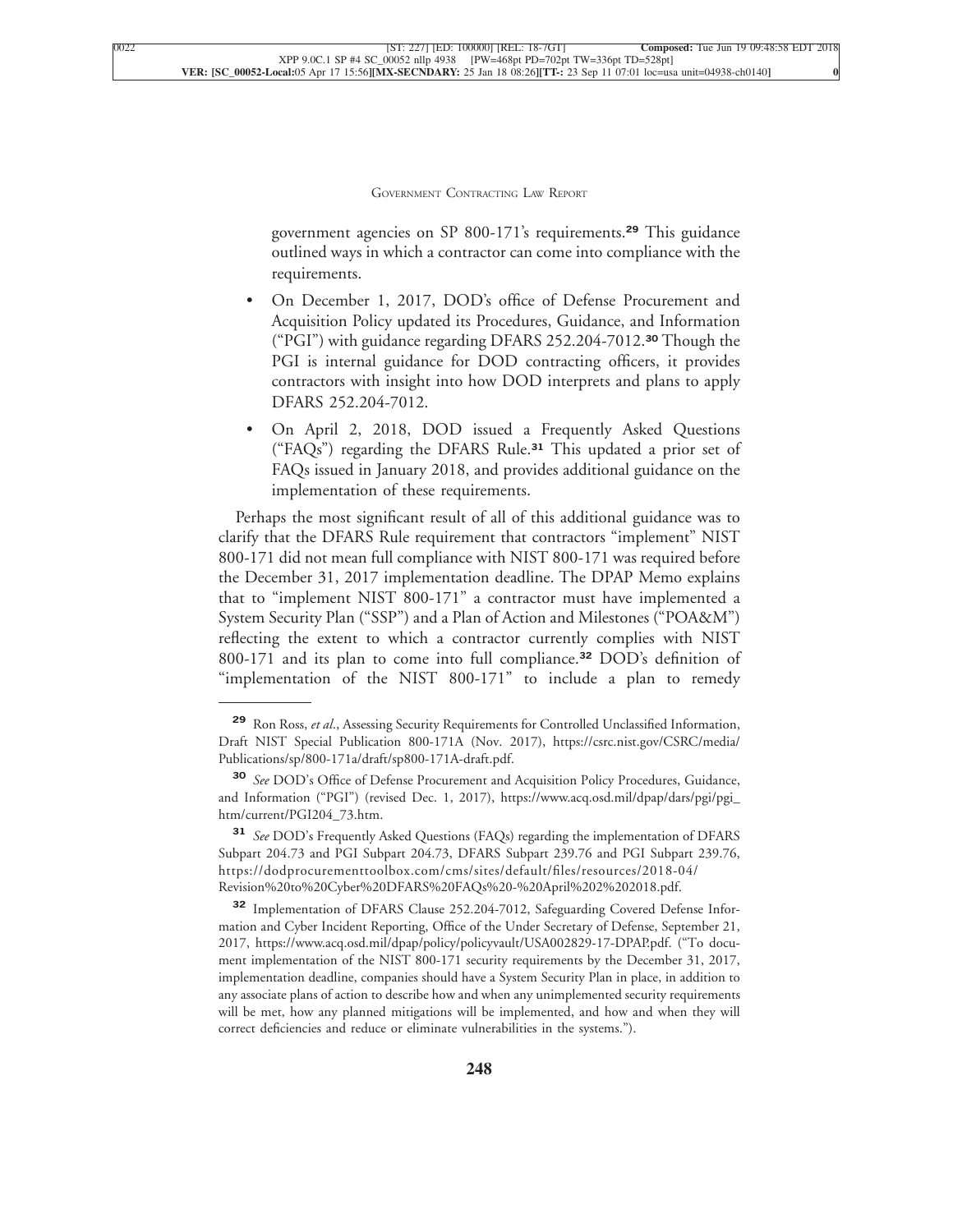non-compliance may continue to apply even after the December 31, 2017 implementation deadline. However, as more time passes since that original implementation deadline, it is not clear if DOD will change its position as to what "implementation of NIST 800-171" means. In other words, DOD may require that contractors certifying compliance to the DFARS Rule after December 31, 2017 actually have full compliance with the NIST 800-171 [standard rather than just a plan to come into compliance.](xpath-> core:para,  Default,  para-list,  style_01)

[The DOD guidance also explained that the DOD entity is responsible for](xpath-> core:para,  Default,  para-list,  style_01) [making clear to defense contractors what contract information is considered by](xpath-> core:para,  Default,  para-list,  style_01) [DOD to be CDI. In particular, this guidance addresses the breadth of the](xpath-> core:para,  Default,  para-list,  style_01) [DFARS Rule's definition of CDI, which includes not only information](xpath-> core:para,  Default,  para-list,  style_01) [affirmatively designated as CDI by the DOD agency, but also information](xpath-> core:para,  Default,  para-list,  style_01) ["\[c\]ollected, developed, received, transmitted, used, or stored by or on behalf of](xpath-> core:para,  Default,  para-list,  style_01) [the contractor in support of the performance of the contract."](xpath-> core:para,  Default,  para-list,  style_01)**<sup>33</sup>** The DPAP [Memo explained that DOD is responsible for informing the contractor what](xpath-> core:para,  Default,  para-list,  style_01) information is CDI.**<sup>34</sup>** [Moreover, the PGI issued by DPAP clarifies that the](xpath-> core:para,  Default,  para-list,  style_01) [government is required to provide "a work statement or specification that](xpath-> core:para,  Default,  para-list,  style_01) [includes identification of covered defense information or operationally critical](xpath-> core:para,  Default,  para-list,  style_01) support."**<sup>35</sup>** [However, in its FAQs, DOD once again emphasized that CDI](xpath-> core:para,  Default,  para-list,  style_01) [would still include information "developed, produced or used by a contractor](xpath-> core:para,  Default,  para-list,  style_01) [. . . in performance of the contract and exclude other information that may be](xpath-> core:para,  Default,  para-list,  style_01) [developed by the contractor but not associate with contract performance."](xpath-> core:para,  Default,  para-list,  style_01)**<sup>36</sup>**

[Based on the new DFARS Rule and this updated guidance, contractors](xpath-> core:para,  Default,  para-list,  style_01) [should consider taking steps now to ensure compliance with the DFARS Rule](xpath-> core:para,  Default,  para-list,  style_01) [including:](xpath-> core:para,  Default,  para-list,  style_01)

- [•](xpath-> core:enum,  core:listitem/core:enum,  para-list,  style_01) [Examine the requirements of DFARS 252.204-7012 to determine](xpath-> core:para,  core:listitem/core:para,  para-list,  style_01) [which requirements the contractor meets and where there are gaps in](xpath-> core:para,  core:listitem/core:para,  para-list,  style_01) [the contractor's systems.](xpath-> core:para,  core:listitem/core:para,  para-list,  style_01)
- [•](xpath-> core:enum,  core:listitem/core:enum,  para-list,  style_01) [Assess compliance with NIST SP 800-171. In particular, while NIST's](xpath-> core:para,  core:listitem/core:para,  para-list,  style_01) [November 28, 2017 SP 800-171A is still in draft form, contractors](xpath-> core:para,  core:listitem/core:para,  para-list,  style_01)

**<sup>33</sup>** [DFARS 252.204-7012\(a\).](xpath-> fn:para,  fn:footnote/fn:para,  footnote,  style_03)

**<sup>34</sup>** [Implementation of DFARS Clause 252.204-7012, Safeguarding Covered Defense Infor](xpath-> fn:para,  fn:footnote/fn:para,  footnote,  style_03)[mation and Cyber Incident Reporting, Office of the Under Secretary of Defense, September 21,](xpath-> fn:para,  fn:footnote/fn:para,  footnote,  style_03) [2017,](xpath-> fn:para,  fn:footnote/fn:para,  footnote,  style_03) [https://www.acq.osd.mil/dpap/policy/policyvault/USA002829-17-DPAP.pdf.](xpath-> core:url,  core:url,  endmatter,  style_01)

**<sup>35</sup>** [DOD's Office of Defense Procurement and Acquisition Policy Procedures, Guidance, and](xpath-> fn:para,  fn:footnote/fn:para,  footnote,  style_03) [Information \("PGI"\) \(revised Dec. 1, 2017\),](xpath-> fn:para,  fn:footnote/fn:para,  footnote,  style_03) [https://www.acq.osd.mil/dpap/dars/pgi/pgi\\_htm/](xpath-> core:url,  core:url,  endmatter,  style_01) [current/PGI204\\_73.htm.](xpath-> core:url,  core:url,  endmatter,  style_01)

**<sup>36</sup>** [DOD's FAQs \(Q29\), https://dodprocurementtoolbox.com/cms/sites/default/files/resources/](xpath-> fn:para,  fn:footnote/fn:para,  footnote,  style_03) [2018-04/Revision%20to%20Cyber%20DFARS%20FAQs%20-%20April%202%202018.pdf.](xpath-> fn:para,  fn:footnote/fn:para,  footnote,  style_03)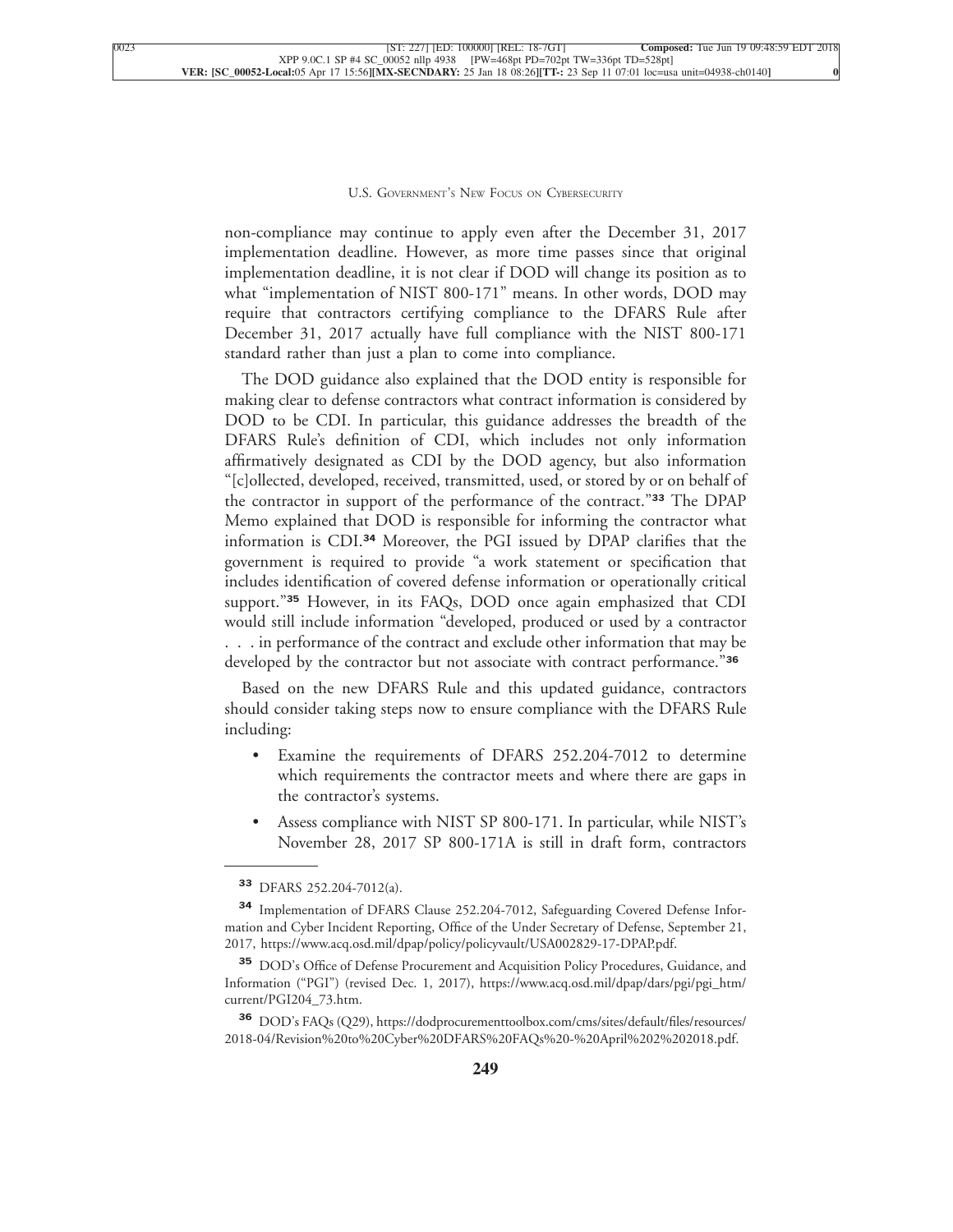should consult this guidance, among other resources, when evaluating [compliance with NIST SP 800-171.](xpath-> core:para,  core:listitem/core:para,  para-list,  style_01)

- Consider whether to submit a written request to the contracting officer [to implement an "\[a\]lternative but equally effective, security measure"](xpath-> core:para,  core:listitem/core:para,  para-list,  style_01)**<sup>37</sup>** [rather than be subject to NIST SP 800-171. However, it is not](xpath-> core:para,  core:listitem/core:para,  para-list,  style_01) [immediately clear what alternative measures would satisfy this require](xpath-> core:para,  core:listitem/core:para,  para-list,  style_01)[ment given the broad nature of the NIST SP 800-171 requirements.](xpath-> core:para,  core:listitem/core:para,  para-list,  style_01)
- [•](xpath-> core:enum,  core:listitem/core:enum,  para-list,  style_01) [Determine whether additional requirements apply. For example, the](xpath-> core:para,  core:listitem/core:para,  para-list,  style_01) [preamble to the DFARS Rule indicates that the security requirements](xpath-> core:para,  core:listitem/core:para,  para-list,  style_01) [from the Committee on National Security Systems \("CNSS"\) Instruc](xpath-> core:para,  core:listitem/core:para,  para-list,  style_01)[tion No. 1253, based on NIST SP 800-53, apply to DOD internal](xpath-> core:para,  core:listitem/core:para,  para-list,  style_01) information systems.**<sup>38</sup>** [Other agency-specific requirements may also](xpath-> core:para,  core:listitem/core:para,  para-list,  style_01) [apply, particularly if the contractor is performing government contracts](xpath-> core:para,  core:listitem/core:para,  para-list,  style_01) [for civilian agencies as well as for the DOD.](xpath-> core:para,  core:listitem/core:para,  para-list,  style_01)
- In addition to compliance with either NIST SP 800-171 or "equally [effective security measures," contractors must also implement other](xpath-> core:para,  core:listitem/core:para,  para-list,  style_01) [security measures that a contractor deems necessary.](xpath-> core:para,  core:listitem/core:para,  para-list,  style_01)
- Make applicable changes to policies, IT configuration, and adding [software and hardware to support increased protection of CDI, as](xpath-> core:para,  core:listitem/core:para,  para-list,  style_01) [needed.](xpath-> core:para,  core:listitem/core:para,  para-list,  style_01)
- [•](xpath-> core:enum,  core:listitem/core:enum,  para-list,  style_01) [Develop an SSP to document implementation of NIST SP 800-171.](xpath-> core:para,  core:listitem/core:para,  para-list,  style_01)**<sup>39</sup>** [The SSP is specifically required by Contracts that incorporate NIST SP](xpath-> core:para,  core:listitem/core:para,  para-list,  style_01) [800-171, revision 1—which was finalized in December 2016. More](xpath-> core:para,  core:listitem/core:para,  para-list,  style_01)[over, even for contracts that do not incorporate NIST SP 800-171,](xpath-> core:para,  core:listitem/core:para,  para-list,  style_01) [revision 1, DOD recently issued guidance that provides: "\[e\]ven](xpath-> core:para,  core:listitem/core:para,  para-list,  style_01) [without Revision 1 of the NIST SP 800-171—the contractor may still](xpath-> core:para,  core:listitem/core:para,  para-list,  style_01) [document implementation of the security requirements with a system](xpath-> core:para,  core:listitem/core:para,  para-list,  style_01) [security plan."](xpath-> core:para,  core:listitem/core:para,  para-list,  style_01)**<sup>40</sup>**

**<sup>37</sup>** [DFARs 252.204-7012\(b\)\(2\)\(i\)-\(ii\).](xpath-> fn:para,  fn:footnote/fn:para,  footnote,  style_03)

**<sup>38</sup>** *See* [DFARS FAQs at 11.](xpath-> fn:para,  fn:footnote/fn:para,  footnote,  style_03)

**<sup>39</sup>** [Cybersecurity Challenges: Protecting DoD's Unclassified Information, DoD Industry](xpath-> fn:para,  fn:footnote/fn:para,  footnote,  style_03) [Information Day, June 23, 2017, at 61,](xpath-> fn:para,  fn:footnote/fn:para,  footnote,  style_03) [http://dodcio.defense.gov/Portals/0/Documents/Public%](xpath-> core:url,  core:url,  endmatter,  style_01) [20Meeting%20-%20Jun%2023%202017%20Final.pdf?ver=2017-06-25-022504-940.](xpath-> core:url,  core:url,  endmatter,  style_01)

**<sup>40</sup>** [Note Regarding NIST Special Publication 800-171, Revision 1, Protecting Controlled](xpath-> fn:para,  fn:footnote/fn:para,  footnote,  style_03) [Unclassified Information in Nonfederal Systems and Organizations: Security Requirement](xpath-> fn:para,  fn:footnote/fn:para,  footnote,  style_03) [3.12.4, System Security Plan,](xpath-> fn:para,  fn:footnote/fn:para,  footnote,  style_03) [http://dodprocurementtoolbox.com/cms/sites/default/files/resources/](xpath-> core:url,  core:url,  endmatter,  style_01) [2017-11/Note%20Regarding%20NIST%20Special%20Publication%20800-171%20System%](xpath-> core:url,  core:url,  endmatter,  style_01) [20Security%20Plan.pdf.](xpath-> core:url,  core:url,  endmatter,  style_01)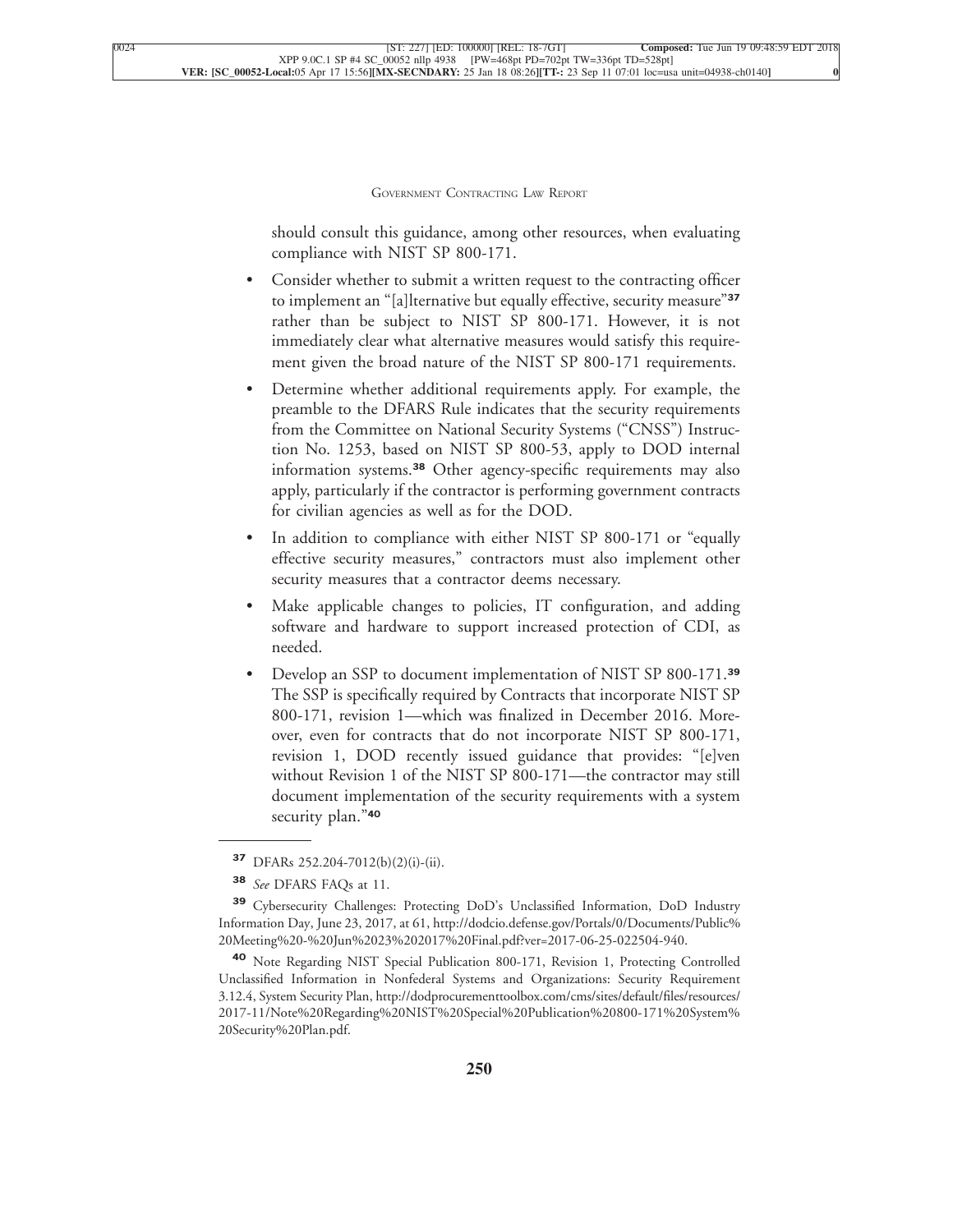- [•](xpath-> core:enum,  core:listitem/core:enum,  para-list,  style_01) [If the contractor's request to use an "alternative but equally effective,](xpath-> core:para,  core:listitem/core:para,  para-list,  style_01) [security measure" is favourably adjudicated, the contractor should](xpath-> core:para,  core:listitem/core:para,  para-list,  style_01) [include the DOD's assessment to this effect in the contractor's SSP.](xpath-> core:para,  core:listitem/core:para,  para-list,  style_01)**<sup>41</sup>**
- [•](xpath-> core:enum,  core:listitem/core:enum,  para-list,  style_01) [Develop a plan of action and milestones to implement the requirements](xpath-> core:para,  core:listitem/core:para,  para-list,  style_01) [and document any "plans of action to describe how and when any](xpath-> core:para,  core:listitem/core:para,  para-list,  style_01) [unimplemented security requirements will be met, how any planned](xpath-> core:para,  core:listitem/core:para,  para-list,  style_01) [mitigations will be implemented, and how and when \[a contractor\] will](xpath-> core:para,  core:listitem/core:para,  para-list,  style_01) [correct deficiencies and reduce or eliminate vulnerabilities in the](xpath-> core:para,  core:listitem/core:para,  para-list,  style_01) systems."**<sup>42</sup>** [A contractor can document their SSP and plans of action as](xpath-> core:para,  core:listitem/core:para,  para-list,  style_01) [separate or combined documents and in any chosen format.](xpath-> core:para,  core:listitem/core:para,  para-list,  style_01)
- Retain copies of the SSP and any associated plans of action in the event [the responsible federal agency representative or contracting officer](xpath-> core:para,  core:listitem/core:para,  para-list,  style_01) [requests these documents. These documents can help demonstrate the](xpath-> core:para,  core:listitem/core:para,  para-list,  style_01) [contractor's implementation or planned implementation of the security](xpath-> core:para,  core:listitem/core:para,  para-list,  style_01) requirements.**<sup>43</sup>** [The DOD has indicated that the responsible federal](xpath-> core:para,  core:listitem/core:para,  para-list,  style_01) [agency may consider an offeror's implementation of NIST SP 800-171](xpath-> core:para,  core:listitem/core:para,  para-list,  style_01) [in the source selection process in a few key ways, including establishing](xpath-> core:para,  core:listitem/core:para,  para-list,  style_01) [the implementation of NIST SP 800-171 as a separate technical](xpath-> core:para,  core:listitem/core:para,  para-list,  style_01) [evaluation factor, so contractors will want to retain all applicable](xpath-> core:para,  core:listitem/core:para,  para-list,  style_01) [documents to show their compliance with NIST SP 800-171.](xpath-> core:para,  core:listitem/core:para,  para-list,  style_01)**<sup>44</sup>**
- [•](xpath-> core:enum,  core:listitem/core:enum,  para-list,  style_01) [Mark any SSPs or plans of action as "Confidential" or "Proprietary," as](xpath-> core:para,  core:listitem/core:para,  para-list,  style_01) [appropriate, to protect company sensitive information that would](xpath-> core:para,  core:listitem/core:para,  para-list,  style_01) [otherwise potentially be incorporated as part of the contract and](xpath-> core:para,  core:listitem/core:para,  para-list,  style_01) [potentially available to the public.](xpath-> core:para,  core:listitem/core:para,  para-list,  style_01)**<sup>45</sup>**

[Contractors should note that, by submitting a proposal to a solicitation that](xpath-> core:para,  Default,  para-list,  style_01) [contains DFARS 252.204-7012 after December 31, 2017, they are representing](xpath-> core:para,  Default,  para-list,  style_01)

**<sup>43</sup>** [Cybersecurity Challenges: Protecting DoD's Unclassified Information, DoD Industry](xpath-> fn:para,  fn:footnote/fn:para,  footnote,  style_03) [Information Day, June 23, 2017, at 61,](xpath-> fn:para,  fn:footnote/fn:para,  footnote,  style_03) [http://dodcio.defense.gov/Portals/0/Documents/Public%](xpath-> core:url,  core:url,  endmatter,  style_01) [20Meeting%20-%20Jun%2023%202017%20Final.pdf?ver=2017-06-25-022504-940.](xpath-> core:url,  core:url,  endmatter,  style_01)

**<sup>45</sup>** [Implementation of DFARS Clause 252.204-7012, Safeguarding Covered Defense Infor](xpath-> fn:para,  fn:footnote/fn:para,  footnote,  style_03)[mation and Cyber Incident Reporting, Office of the Under Secretary of Defense, September 21,](xpath-> fn:para,  fn:footnote/fn:para,  footnote,  style_03) [2017,](xpath-> fn:para,  fn:footnote/fn:para,  footnote,  style_03) [https://www.acq.osd.mil/dpap/policy/policyvault/USA002829-17-DPAP.pdf.](xpath-> core:url,  core:url,  endmatter,  style_01)

**<sup>41</sup>** *[Id.](xpath-> fn:para,  fn:footnote/fn:para,  footnote,  style_03)*

**<sup>42</sup>** *See* [NIST SP 800-171, Security Requirement 3.12.2;](xpath-> fn:para,  fn:footnote/fn:para,  footnote,  style_03) *see also* Cybersecurity Challenges: [Protecting DoD's Unclassified Information, DoD Industry Information Day, June 23, 2017, at](xpath-> fn:para,  fn:footnote/fn:para,  footnote,  style_03) [61,](xpath-> fn:para,  fn:footnote/fn:para,  footnote,  style_03) [http://dodcio.defense.gov/Portals/0/Documents/Public%20Meeting%20-%20Jun%2023%](xpath-> core:url,  core:url,  endmatter,  style_01) [202017%20Final.pdf?ver=2017-06-25-022504-940.](xpath-> core:url,  core:url,  endmatter,  style_01)

**<sup>44</sup>** *Id.* [at 62.](xpath-> fn:para,  fn:footnote/fn:para,  footnote,  style_03)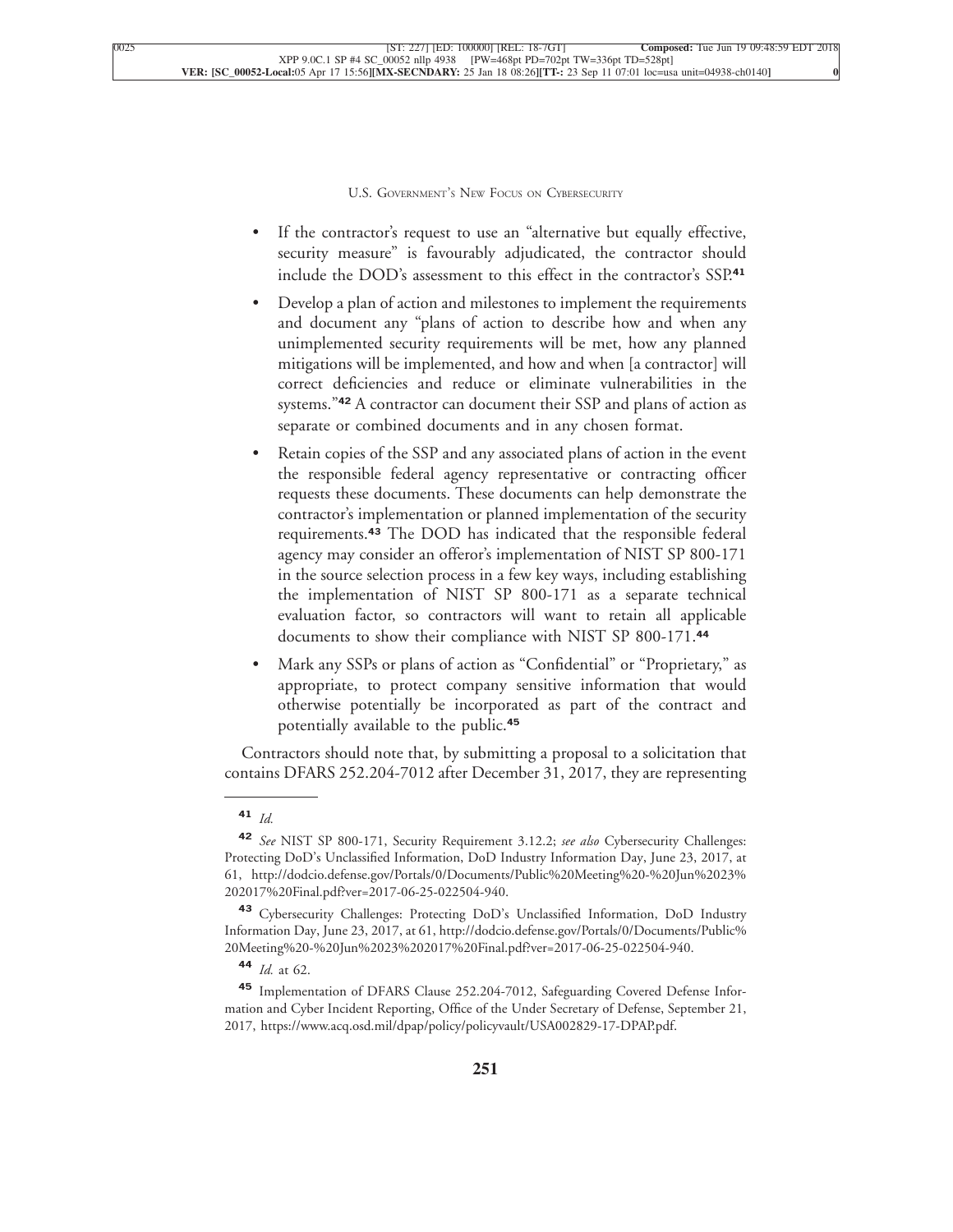that they are in compliance with the requirements.**<sup>46</sup>** While this is currently a self-certification process and the DOD may not be independently certifying that a contractor is compliant with the security requirements,**<sup>47</sup>** contractors must still be prepared for later audits or government reviews and investigations. Because of this potential future liability, audits, and investigations, contractors may consider engaging consultants to perform independent assessments of their cyber-security systems and defenses and to make recommendations regarding [changes needed to achieve full compliance.](xpath-> core:para,  Default,  para-list,  style_01)

#### **[Investigating and Reporting: What to Do After a Breach](xpath-> core:generic-hd,  Default,  core_generic_hd,  style_01)**

[With the new FAR and DFARS cybersecurity requirements, the question](xpath-> core:para,  Default,  para-list,  style_01) [most asked by government contractors is what obligations they now have in the](xpath-> core:para,  Default,  para-list,  style_01) [case of a cyber incident or breach. The new FAR clause, FAR 52.204-21, does](xpath-> core:para,  Default,  para-list,  style_01) [not expressly require contractors to investigate and report cyber incidents to the](xpath-> core:para,  Default,  para-list,  style_01) government.**<sup>48</sup>** [In contrast, the DFARS Rule imposes extensive and immediate](xpath-> core:para,  Default,  para-list,  style_01) [investigation and reporting requirements on defense contractors after a cyber](xpath-> core:para,  Default,  para-list,  style_01) [incident occurs.](xpath-> core:para,  Default,  para-list,  style_01)

[DFARS 252.204-7012 defines a "cyber incident" as "actions taken through](xpath-> core:para,  Default,  para-list,  style_01) [the use of computer networks that result in a compromise or an actual or](xpath-> core:para,  Default,  para-list,  style_01) [potentially adverse effect on an information system and/or the information](xpath-> core:para,  Default,  para-list,  style_01) [residing therein." The DFARS clause provides extensive requirements for](xpath-> core:para,  Default,  para-list,  style_01) [contractors regarding the investigation and reporting of cyber incidents after](xpath-> core:para,  Default,  para-list,  style_01) [discovery, most notably a requirement that contractors report cyber incidents](xpath-> core:para,  Default,  para-list,  style_01) [within 72-hours of discovery. Some commenters to the interim DFARS rule](xpath-> core:para,  Default,  para-list,  style_01) [expressed concern that the 72-hour reporting requirement was unrealistic and](xpath-> core:para,  Default,  para-list,  style_01) unduly burdensome;**<sup>49</sup>** [however, the DOD did not change the final DFARS](xpath-> core:para,  Default,  para-list,  style_01)

**<sup>48</sup>** [Note that new FAR 52.204-21 does not supersede or otherwise impact any other FAR](xpath-> fn:para,  fn:footnote/fn:para,  footnote,  style_03) [clauses that may be included in government contracts. Contractors should continue to ensure](xpath-> fn:para,  fn:footnote/fn:para,  footnote,  style_03) [that they are in compliance with all FAR provisions included in their government contracts.](xpath-> fn:para,  fn:footnote/fn:para,  footnote,  style_03)

**<sup>46</sup>** *[Id.](xpath-> fn:para,  fn:footnote/fn:para,  footnote,  style_03)*

**<sup>47</sup>** [Cybersecurity Challenges: Protecting DoD's Unclassified Information, DoD Industry](xpath-> fn:para,  fn:footnote/fn:para,  footnote,  style_03) [Information Day, June 23, 2017, at 60,](xpath-> fn:para,  fn:footnote/fn:para,  footnote,  style_03) *available at* [http://dodcio.defense.gov/Portals/0/Documents/](xpath-> core:url,  core:url,  endmatter,  style_01) [Public%20Meeting%20-%20Jun%2023%202017%20Final.pdf?ver=2017-06-25-022504-940.](xpath-> core:url,  core:url,  endmatter,  style_01); *see also* Cybersecurity Challenges: Protecting DoD's Unclassified Information, DoD Industry Information Day, June 23, 2017, at 25, [http://dodcio.defense.gov/Portals/0/Documents/](xpath-> core:url,  core:url,  endmatter,  style_01) [Public%20Meeting%20-%20Jun%2023%202017%20Final.pdf?ver=2017-06-25-022504-940](xpath-> core:url,  core:url,  endmatter,  style_01) (indicating that the Defense Contract Management Agency will have a role in verifying: (1) that appropriate contract clauses are included in agreements; (2) contractors have a system security plan; and (3) that contractors have DoD approved External Certificate Authority issued medium assurance public key infrastructure certificate.).

**<sup>49</sup>** *See* [81 Fed. Reg. at 72,991.](xpath-> fn:para,  fn:footnote/fn:para,  footnote,  style_03)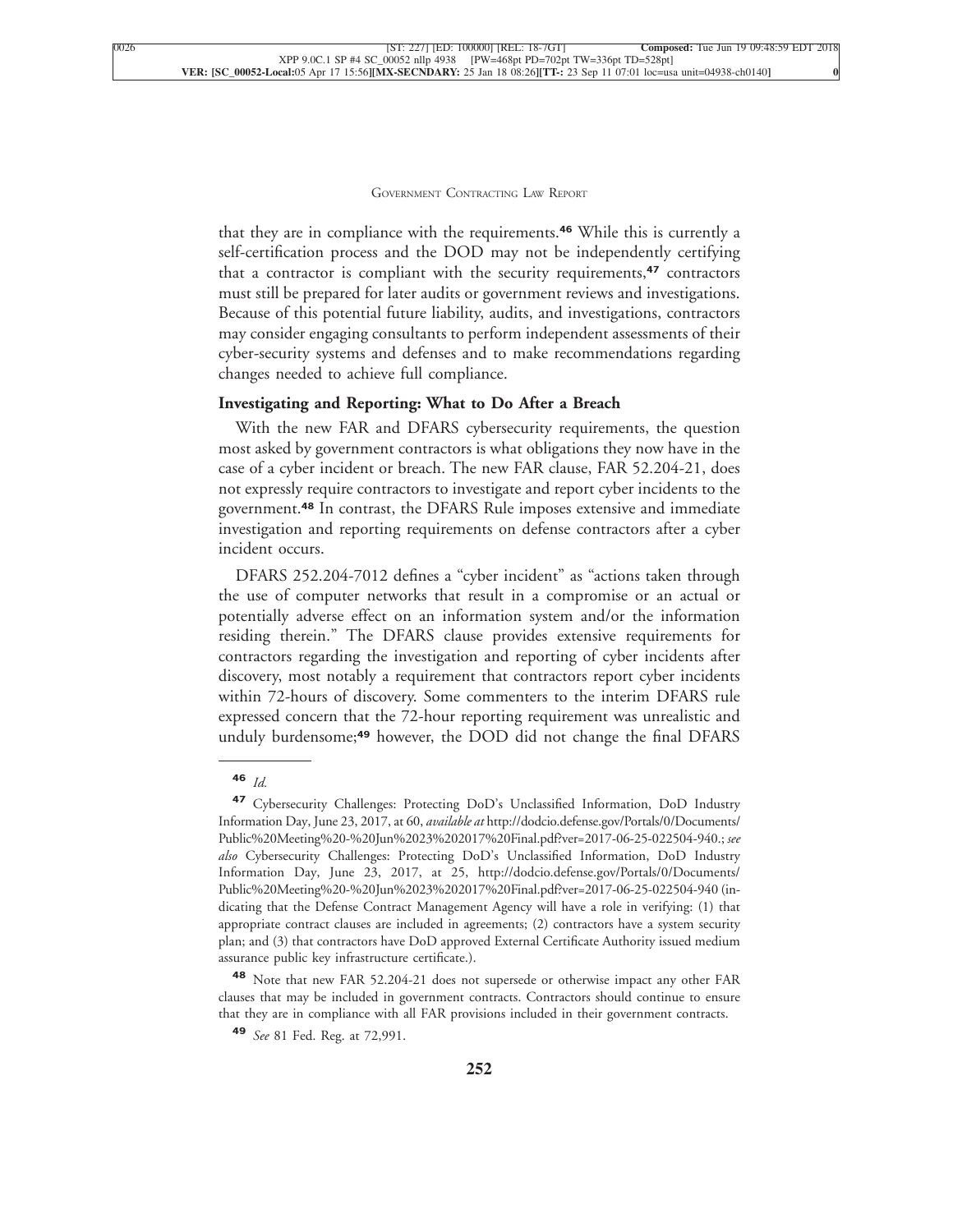Rule based on these comments, instead reemphasizing the need for rapid [reporting of cyber incidents.](xpath-> core:para,  Default,  para-list,  style_01)

[Upon discovery of a cyber incident, DFARS 252.204-7012 imposes poten](xpath-> core:para,  Default,  para-list,  style_01)[tially burdensome requirements on the contractor to investigate and report the](xpath-> core:para,  Default,  para-list,  style_01) [breach. Specifically, the contractor must:](xpath-> core:para,  Default,  para-list,  style_01)

- [•](xpath-> core:enum,  core:listitem/core:enum,  para-list,  style_01) [Conduct a review for evidence of compromised CDI, including](xpath-> core:para,  core:listitem/core:para,  para-list,  style_01) [identifying compromised computers, servers, specific data, and user](xpath-> core:para,  core:listitem/core:para,  para-list,  style_01) [accounts. Evidence of "compromise" includes, but is not limited to:](xpath-> core:para,  core:listitem/core:para,  para-list,  style_01) [disclosure of information to unauthorized persons; violation of a system](xpath-> core:para,  core:listitem/core:para,  para-list,  style_01) [security policy; unauthorized intentional or unintentional disclosure,](xpath-> core:para,  core:listitem/core:para,  para-list,  style_01) [modification, destruction or loss of an object; and copying information](xpath-> core:para,  core:listitem/core:para,  para-list,  style_01) to unauthorized media.**<sup>50</sup>** [This review shall include analyzing covered](xpath-> core:para,  core:listitem/core:para,  para-list,  style_01) [contractor information systems and other related systems that were part](xpath-> core:para,  core:listitem/core:para,  para-list,  style_01) [of the cyber incident in order to identify compromised CDI.](xpath-> core:para,  core:listitem/core:para,  para-list,  style_01)**<sup>51</sup>**
	- [Some industry stakeholders advocate for companies reporting](xpath-> core:para,  core:listitem/core:para,  para-list,  style_01) [every piece of evidence of compromise, even if it is minor, so as](xpath-> core:para,  core:listitem/core:para,  para-list,  style_01) [to avoid an allegation that the company hid any part of a breach.](xpath-> core:para,  core:listitem/core:para,  para-list,  style_01) [Other participants in the industry have recommended docu](xpath-> core:para,  core:listitem/core:para,  para-list,  style_01)[menting every aspect of a review so that the company can](xpath-> core:para,  core:listitem/core:para,  para-list,  style_01) [demonstrate the company's compliance with the DFARS Rule if](xpath-> core:para,  core:listitem/core:para,  para-list,  style_01) [requested.](xpath-> core:para,  core:listitem/core:para,  para-list,  style_01)**<sup>52</sup>**
- [•](xpath-> core:enum,  core:listitem/core:enum,  para-list,  style_01) [Report to the DOD within 72-hours of discovery of any cyber](xpath-> core:para,  core:listitem/core:para,  para-list,  style_01) incident.**<sup>53</sup>** [This report should include the required elements specified](xpath-> core:para,  core:listitem/core:para,  para-list,  style_01) [by the DFARS clause and applies to contractors at both the prime and](xpath-> core:para,  core:listitem/core:para,  para-list,  style_01) the sub level.**<sup>54</sup>** [The DOD clarified with the Final DFARS Rule that it](xpath-> core:para,  core:listitem/core:para,  para-list,  style_01) [anticipates a piecemeal approach to this reporting. Thus, if the](xpath-> core:para,  core:listitem/core:para,  para-list,  style_01) [contractor does not have all of the information required within](xpath-> core:para,  core:listitem/core:para,  para-list,  style_01) [72-hours of discovery, then they should submit an initial report and](xpath-> core:para,  core:listitem/core:para,  para-list,  style_01) [supplement it with added information.](xpath-> core:para,  core:listitem/core:para,  para-list,  style_01)**<sup>55</sup>**

**<sup>54</sup>** [DFARS at 252.204-7012\(c\)\(1\)\(ii\).](xpath-> fn:para,  fn:footnote/fn:para,  footnote,  style_03)

**<sup>50</sup>** *See* [81 Fed. Reg. at 72,991.](xpath-> fn:para,  fn:footnote/fn:para,  footnote,  style_03)

**<sup>51</sup>** *See* [DFARS 252.204-7012\(c\)\(1\)\(i\).](xpath-> fn:para,  fn:footnote/fn:para,  footnote,  style_03)

**<sup>52</sup>** *See* ["Cybersecurity for Government Contractors: Preparing for Cyber Incidents in 2017,"](xpath-> fn:para,  fn:footnote/fn:para,  footnote,  style_03) [A Live Webinar \(2017\),](xpath-> fn:para,  fn:footnote/fn:para,  footnote,  style_03) [https://www.bdo.com/getattachment/Insights/Business-Financial-Advisory/](xpath-> core:url,  core:url,  endmatter,  style_01) [Cybersecurity-for-Government-Contractors-Next-Ste/ADV\\_Cybersecurity-GovCon\\_Cybersecurity](xpath-> core:url,  core:url,  endmatter,  style_01)[for-Gov-Con\\_2-18-\(1\).pdf.aspx.](xpath-> core:url,  core:url,  endmatter,  style_01)

**<sup>53</sup>** [Report incident at](xpath-> fn:para,  fn:footnote/fn:para,  footnote,  style_03) [https://dibnet.dod.mil.](xpath-> core:url,  core:url,  endmatter,  style_01)

**<sup>55</sup>** *See* [DFARS FAQs at 17.](xpath-> fn:para,  fn:footnote/fn:para,  footnote,  style_03)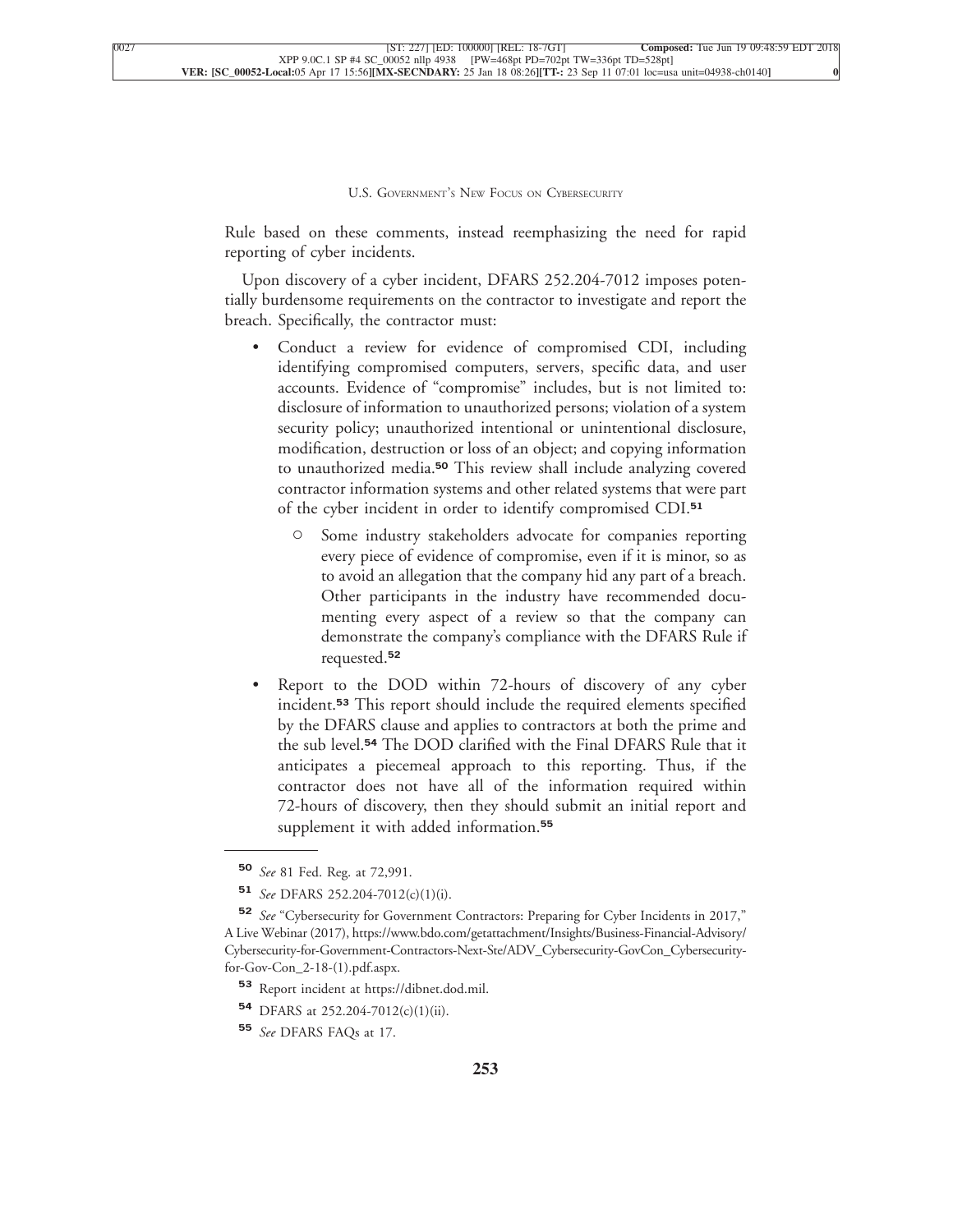- [•](xpath-> core:enum,  core:listitem/core:enum,  para-list,  style_01) [Acquire and maintain a DOD-approved "medium assurance certificate"](xpath-> core:para,  core:listitem/core:para,  para-list,  style_01) [to report cyber incidents.](xpath-> core:para,  core:listitem/core:para,  para-list,  style_01)**<sup>56</sup>**
- Submit any malicious software, to the extent the contractor discovers [any malicious software related to the cyber incident, to the DOD Cyber](xpath-> core:para,  core:listitem/core:para,  para-list,  style_01) [Crime Center \("DC3"\) in accordance with the instructions provided by](xpath-> core:para,  core:listitem/core:para,  para-list,  style_01) [DC3 or the contracting officer.](xpath-> core:para,  core:listitem/core:para,  para-list,  style_01)**<sup>57</sup>**
- [•](xpath-> core:enum,  core:listitem/core:enum,  para-list,  style_01) [Preserve and protect images of all known affected information and](xpath-> core:para,  core:listitem/core:para,  para-list,  style_01) [systems for at least 90 days from submission to allow DOD to](xpath-> core:para,  core:listitem/core:para,  para-list,  style_01) [determine whether it will conduct a damage assessment.](xpath-> core:para,  core:listitem/core:para,  para-list,  style_01)**<sup>58</sup>** Companies [may want to align their record retention policies with this 90 day](xpath-> core:para,  core:listitem/core:para,  para-list,  style_01) [requirement and should consider, in advance of any breach, how to](xpath-> core:para,  core:listitem/core:para,  para-list,  style_01) [clearly and consistently mark attributional and proprietary information](xpath-> core:para,  core:listitem/core:para,  para-list,  style_01) [in order to best protect it.](xpath-> core:para,  core:listitem/core:para,  para-list,  style_01)**<sup>59</sup>**
- [•](xpath-> core:enum,  core:listitem/core:enum,  para-list,  style_01) [Provide DOD with access to additional information or equipment](xpath-> core:para,  core:listitem/core:para,  para-list,  style_01) [necessary to conduct a forensic analysis.](xpath-> core:para,  core:listitem/core:para,  para-list,  style_01)**<sup>60</sup>**

[Contractors may want to involve counsel early on in the breach investigation](xpath-> core:para,  Default,  para-list,  style_01) [and reporting process to better understand their obligations, coordinate](xpath-> core:para,  Default,  para-list,  style_01) [post-incident investigations, preserve legal privilege, and help address commu](xpath-> core:para,  Default,  para-list,  style_01)[nication and any issues between prime- and sub-contractors.](xpath-> core:para,  Default,  para-list,  style_01)**<sup>61</sup>**

#### **[Prime Contractors Must Flow Down DFARS 252.204-7012 and](xpath-> core:generic-hd,  Default,  core_generic_hd,  style_01) [Associated Clauses, Where Applicable](xpath-> core:generic-hd,  Default,  core_generic_hd,  style_01)**

[In addition to directly complying with these additional cybersecurity](xpath-> core:para,  Default,  para-list,  style_01) [requirements, contractors are now responsible for ensuring that subcontractors](xpath-> core:para,  Default,  para-list,  style_01) [are aware of these requirements and agree to comply with them. In the final](xpath-> core:para,  Default,  para-list,  style_01) [DFARS Rule, DOD clarified that the DFARS Rule directs that DFARS](xpath-> core:para,  Default,  para-list,  style_01) [252.204-7012 be flowed down to all subcontracts for "operationally critical](xpath-> core:para,  Default,  para-list,  style_01) [support, or for which subcontract performance will involve 'covered defense](xpath-> core:para,  Default,  para-list,  style_01)

**<sup>56</sup>** [Contractors or subcontractors seeking information regarding obtaining a medium assur](xpath-> fn:para,  fn:footnote/fn:para,  footnote,  style_03)[ance certificate can visit](xpath-> fn:para,  fn:footnote/fn:para,  footnote,  style_03) [http://iase.disa.mil/pki/eca/Pages/index.aspx.](xpath-> core:url,  core:url,  endmatter,  style_01)

**<sup>57</sup>** [DFARS at 252.204-7012\(d\).](xpath-> fn:para,  fn:footnote/fn:para,  footnote,  style_03)

**<sup>58</sup>** [DFARS at 252.204-7012\(e\).](xpath-> fn:para,  fn:footnote/fn:para,  footnote,  style_03)

**<sup>59</sup>** *See* ["Cybersecurity for Government Contractors: Preparing for Cyber Incidents in 2017,"](xpath-> fn:para,  fn:footnote/fn:para,  footnote,  style_03) [A Live Webinar \(2017\).](xpath-> fn:para,  fn:footnote/fn:para,  footnote,  style_03)

**<sup>60</sup>** [DFARS at 252.204-7012\(f\).](xpath-> fn:para,  fn:footnote/fn:para,  footnote,  style_03)

**<sup>61</sup>** *See* ["Cybersecurity for Government Contractors: Preparing for Cyber Incidents in 2017,"](xpath-> fn:para,  fn:footnote/fn:para,  footnote,  style_03) [A Live Webinar \(2017\).](xpath-> fn:para,  fn:footnote/fn:para,  footnote,  style_03)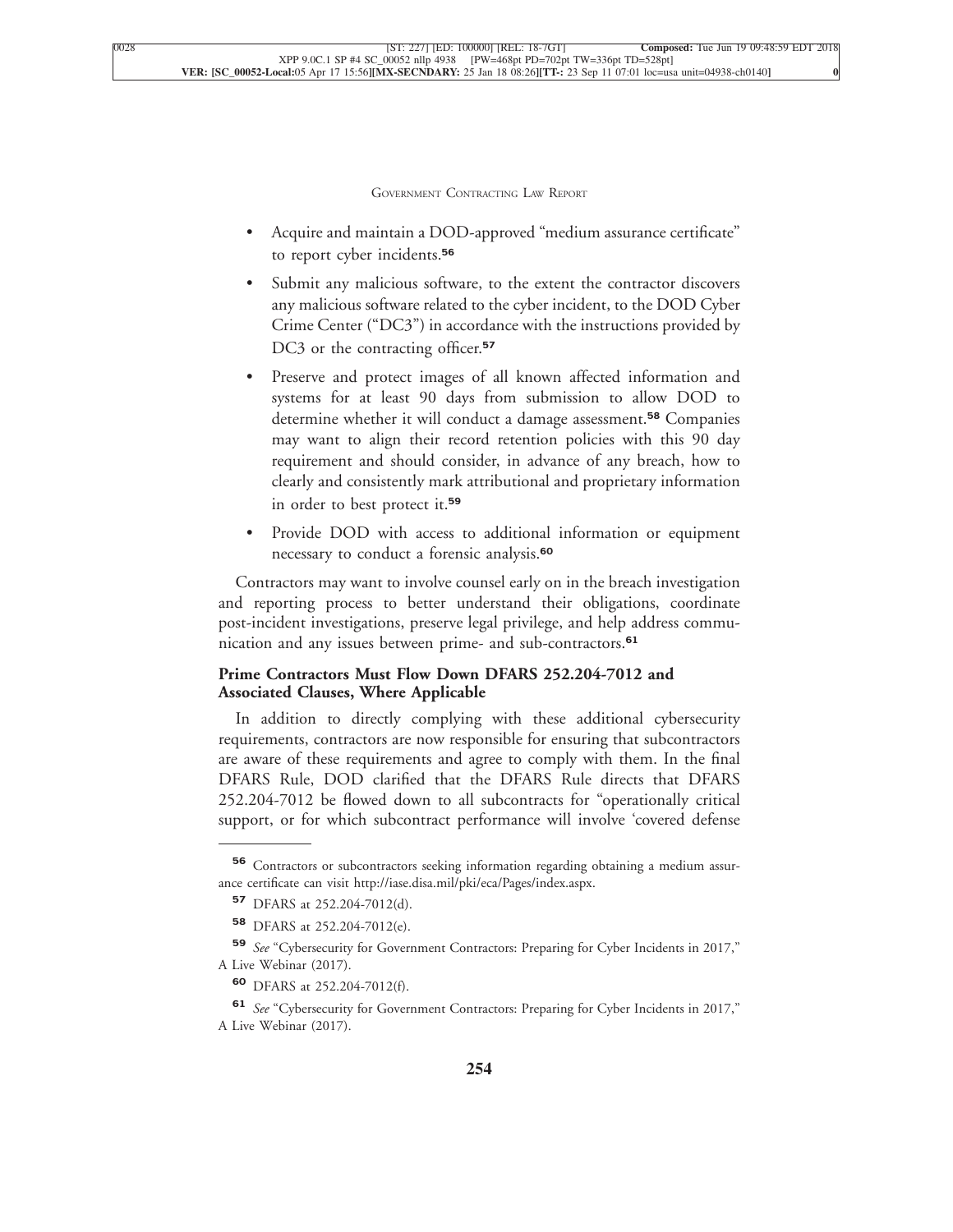information.' "**<sup>62</sup>** At the DOD's June 23, 2017 Industry Day, the DOD recommended that a prime contractor minimize the provision of CDI to subcontractors unless the information is required for subcontractor performance. Additionally, if a subcontractor does not agree to comply with the terms of DFARS 252.204-7012 for any reason, the prime contractor should not share CDI with the subcontractor or otherwise allow the information to reside on the subcontractor's system(s).**<sup>63</sup>** If a defense contractor is unsure when it needs to flow down this requirement to subcontractors, the DFARS Rule encourages [contractors to consult with the contracting officer.](xpath-> core:para,  Default,  para-list,  style_01)**<sup>64</sup>**

[More specifically with regard to the incident reporting requirements, defense](xpath-> core:para,  Default,  para-list,  style_01) [contractors should also be flowing down the DFARS Rule and additional](xpath-> core:para,  Default,  para-list,  style_01) [language to require that subcontractors rapidly report cyber incidents directly to](xpath-> core:para,  Default,  para-list,  style_01) [the DOD and provide the DOD-assigned incident report number to the prime](xpath-> core:para,  Default,  para-list,  style_01) [contractor \(or next higher-tier subcontractor\).](xpath-> core:para,  Default,  para-list,  style_01)**<sup>65</sup>** Given the requirements related [to subcontractor reporting, prime contractors should consider the following](xpath-> core:para,  Default,  para-list,  style_01) [questions when establishing relationships with subcontractors:](xpath-> core:para,  Default,  para-list,  style_01)

- Will there be some negotiated degree of information sharing?
- [•](xpath-> core:enum,  core:listitem/core:enum,  para-list,  style_01) [Do the subcontractor's efforts involve CDI? In particular, will the](xpath-> core:para,  core:listitem/core:para,  para-list,  style_01) [subcontractor's systems contain CDI?](xpath-> core:para,  core:listitem/core:para,  para-list,  style_01)
- [•](xpath-> core:enum,  core:listitem/core:enum,  para-list,  style_01) [How will the prime contractor set information management require](xpath-> core:para,  core:listitem/core:para,  para-list,  style_01)[ments and how will the subcontractor comply with those requirements?](xpath-> core:para,  core:listitem/core:para,  para-list,  style_01)
- [•](xpath-> core:enum,  core:listitem/core:enum,  para-list,  style_01) [Does the subcontractor provide operationally critical support?](xpath-> core:para,  core:listitem/core:para,  para-list,  style_01)
- [•](xpath-> core:enum,  core:listitem/core:enum,  para-list,  style_01) [Is the subcontractor capable of complying with the DFARS Rule](xpath-> core:para,  core:listitem/core:para,  para-list,  style_01) [including the cyber incident reporting requirements?](xpath-> core:para,  core:listitem/core:para,  para-list,  style_01)
- Is it possible to arrange for the subcontractor to furnish to the prime [contractor a redacted copy of any cyber incident reports?](xpath-> core:para,  core:listitem/core:para,  para-list,  style_01)
- [•](xpath-> core:enum,  core:listitem/core:enum,  para-list,  style_01) [Can the subcontractor confirm that the prime contractor's attributional](xpath-> core:para,  core:listitem/core:para,  para-list,  style_01) [information will not be disclosed?](xpath-> core:para,  core:listitem/core:para,  para-list,  style_01)

[Notably, the DFARS Rule flowdown requirements appear to apply even to](xpath-> core:para,  Default,  para-list,  style_01) [subcontracts for commercial items. Thus, while subcontracting for commercial](xpath-> core:para,  Default,  para-list,  style_01) [items typically results in many fewer FAR and DFARS clauses being flowed](xpath-> core:para,  Default,  para-list,  style_01)

**<sup>62</sup>** [DFARS 252.204-7012\(m\)\(1\).](xpath-> fn:para,  fn:footnote/fn:para,  footnote,  style_03)

**<sup>63</sup>** [Cybersecurity Challenges: Protecting DoD's Unclassified Information, DoD Industry](xpath-> fn:para,  fn:footnote/fn:para,  footnote,  style_03) [Information Day, June 23, 2017,](xpath-> fn:para,  fn:footnote/fn:para,  footnote,  style_03) [http://dodcio.defense.gov/Portals/0/Documents/Public%](xpath-> core:url,  core:url,  endmatter,  style_01) [20Meeting%20-%20Jun%2023%202017%20Final.pdf?ver=2017-06-25-022504-940.](xpath-> core:url,  core:url,  endmatter,  style_01)

**<sup>64</sup>** *[Id.](xpath-> fn:para,  fn:footnote/fn:para,  footnote,  style_03)*

**<sup>65</sup>** [DFARS at 252.204-7012\(m\)\(2\)\(ii\).](xpath-> fn:para,  fn:footnote/fn:para,  footnote,  style_03)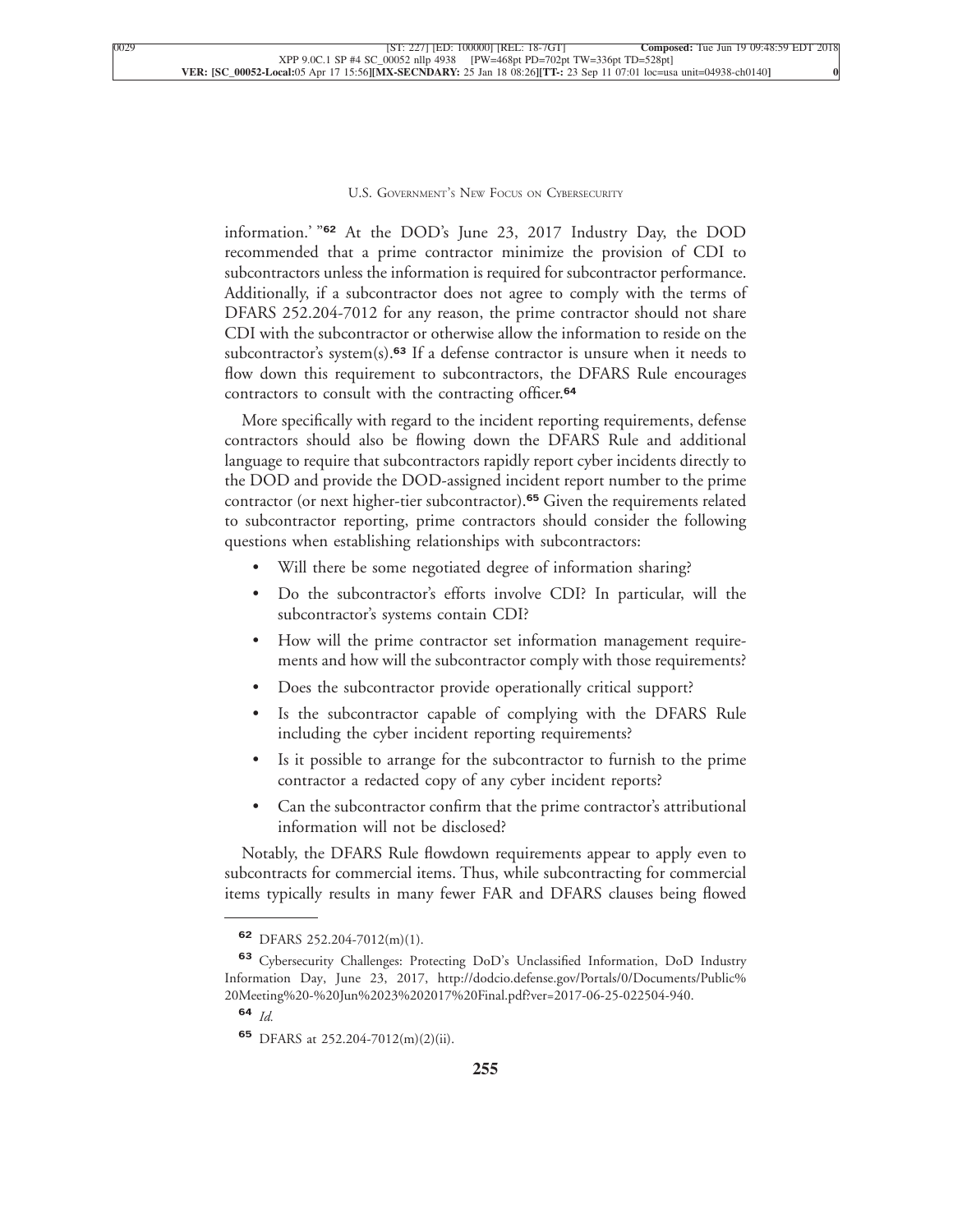down to the subcontractor, the flowdown requirements of this clause do not appear to make a distinction between commercial item and noncommercial [contracts.](xpath-> core:para,  Default,  para-list,  style_01)

#### **[CYBERSECURITY EXECUTIVE ORDER](xpath-> core:generic-hd,  Default,  core_generic_hd,  style_01)**

[The push for greater cyber security requirements in government contracting](xpath-> core:para,  Default,  para-list,  style_01) [has not yet reached its end. As contractors implement these new FAR and](xpath-> core:para,  Default,  para-list,  style_01) [DFARS requirements, additional requirements from civilian agencies, or even](xpath-> core:para,  Default,  para-list,  style_01) [the DOD, may be on the horizon. Most significantly, on May 11, 2017,](xpath-> core:para,  Default,  para-list,  style_01) [President Trump issued Executive Order 13800 titled "Strengthening the](xpath-> core:para,  Default,  para-list,  style_01) [Cybersecurity of Federal Networks and Critical Infrastructure."](xpath-> core:para,  Default,  para-list,  style_01)**<sup>66</sup>** Though this [Executive Order has not directly impacted the FAR and DFARS Rules as of yet,](xpath-> core:para,  Default,  para-list,  style_01) [it prescribed a risk management plan regarding cybersecurity that may lead to](xpath-> core:para,  Default,  para-list,  style_01) [later changes in the FAR and DFARS Rules as well as to the creation of](xpath-> core:para,  Default,  para-list,  style_01) [additional cybersecurity initiatives that could impact government contractors.](xpath-> core:para,  Default,  para-list,  style_01) [The key sections of Executive Order 13800 that could lead to future changes](xpath-> core:para,  Default,  para-list,  style_01) [in government contracting cybersecurity requirements include:](xpath-> core:para,  Default,  para-list,  style_01)

- Section 1(a) allows the President to hold executive departments and [agencies accountable for managing cybersecurity risk to their enterprise.](xpath-> core:para,  core:listitem/core:para,  para-list,  style_01)**<sup>67</sup>**
- Section 1(c) pertains to risk management and discusses how:
	- [C](xpath-> core:enum,  core:listitem/core:enum,  para-list,  style_01) [Agency heads are accountable "for implementing risk manage](xpath-> core:para,  core:listitem/core:para,  para-list,  style_01)[ment measures commensurate with the risk and magnitude of](xpath-> core:para,  core:listitem/core:para,  para-list,  style_01) [the harm that would result from unauthorized access, use,](xpath-> core:para,  core:listitem/core:para,  para-list,  style_01) [disclosure, disruption, modification, or destruction of IT and](xpath-> core:para,  core:listitem/core:para,  para-list,  style_01) [data."](xpath-> core:para,  core:listitem/core:para,  para-list,  style_01)
	- [C](xpath-> core:enum,  core:listitem/core:enum,  para-list,  style_01) [Each agency must use "The Framework for Improving Critical](xpath-> core:para,  core:listitem/core:para,  para-list,  style_01) [Infrastructure Cybersecurity" \(the "Framework"\) developed by](xpath-> core:para,  core:listitem/core:para,  para-list,  style_01) [the NIST to manage cybersecurity risk.](xpath-> core:para,  core:listitem/core:para,  para-list,  style_01)
	- [C](xpath-> core:enum,  core:listitem/core:enum,  para-list,  style_01) [Each agency has to provide a risk management report within 90](xpath-> core:para,  core:listitem/core:para,  para-list,  style_01) [days of the issuance of Executive Order 13800 to the Secretary](xpath-> core:para,  core:listitem/core:para,  para-list,  style_01) [of Homeland Security \("DHS"\) and the Director of the Office of](xpath-> core:para,  core:listitem/core:para,  para-list,  style_01) [Management and Budget \("OMB"\). This report shall "docu](xpath-> core:para,  core:listitem/core:para,  para-list,  style_01)[ment the risk mitigation and acceptance choices made by each](xpath-> core:para,  core:listitem/core:para,  para-list,  style_01) [agency head as of the date of this order \[and\] describe the](xpath-> core:para,  core:listitem/core:para,  para-list,  style_01) [agency's action plan to implement the Framework."](xpath-> core:para,  core:listitem/core:para,  para-list,  style_01)

**<sup>66</sup>** [Exec. Order No. 13800 \(May 11, 2017\),](xpath-> fn:para,  fn:footnote/fn:para,  footnote,  style_03) [https://www.whitehouse.gov/the-press-office/](xpath-> core:url,  core:url,  endmatter,  style_01) [2017/05/11/presidential-executive-order-strengthening-cybersecurity-federal.](xpath-> core:url,  core:url,  endmatter,  style_01)

**<sup>67</sup>** *[Id.](xpath-> fn:para,  fn:footnote/fn:para,  footnote,  style_03)*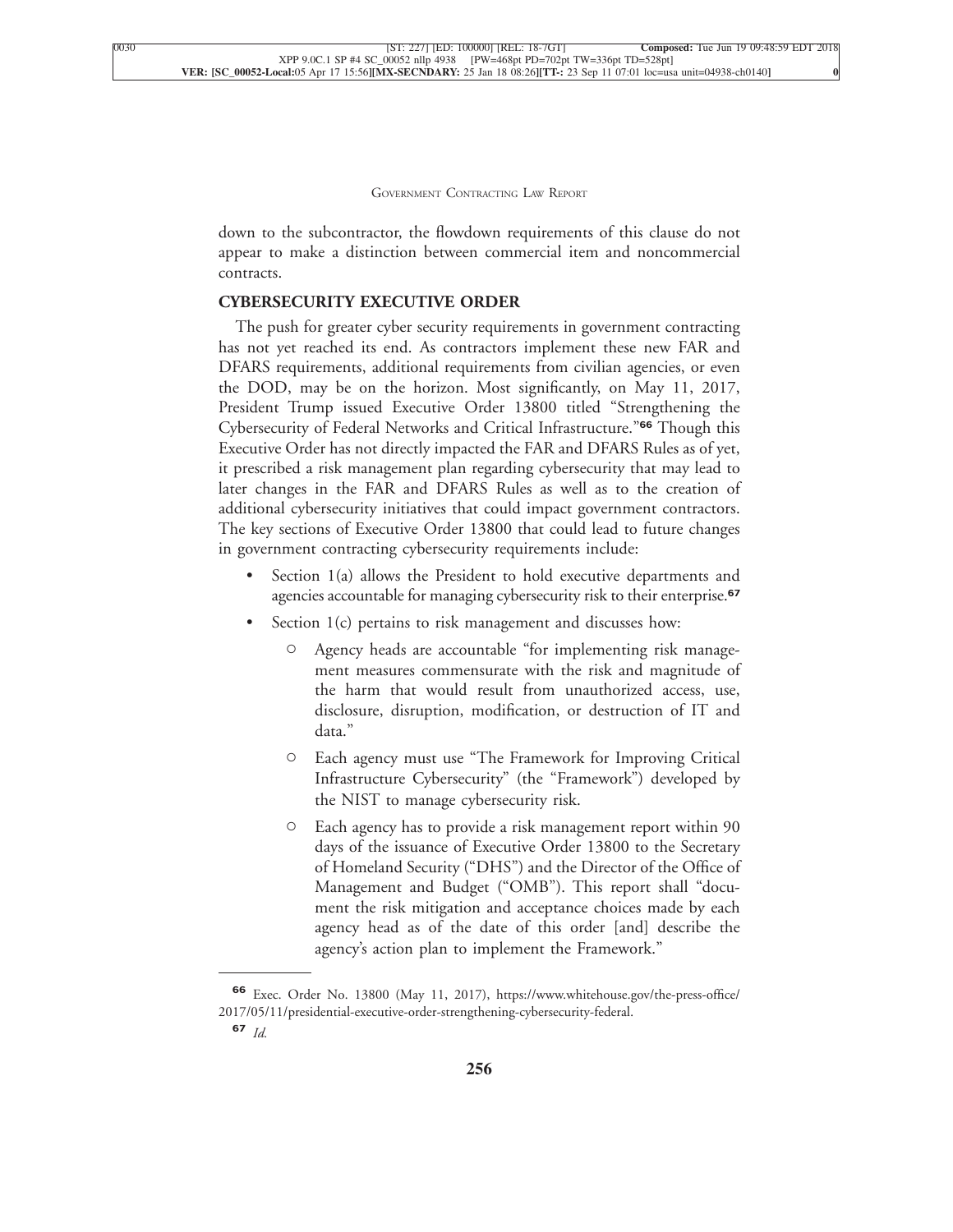[C](xpath-> core:enum,  core:listitem/core:enum,  para-list,  style_01) [The DHS Secretary and the OMB Director then must assess](xpath-> core:para,  core:listitem/core:para,  para-list,  style_01) [within 60 days of receipt each agency's risk management report](xpath-> core:para,  core:listitem/core:para,  para-list,  style_01) [to determine whether each agency's strategies for mitigating](xpath-> core:para,  core:listitem/core:para,  para-list,  style_01) [cybersecurity risk are appropriate and acceptable. The DHS](xpath-> core:para,  core:listitem/core:para,  para-list,  style_01) [Secretary and the OMB Director then are to submit a final](xpath-> core:para,  core:listitem/core:para,  para-list,  style_01) [determination and a plan regarding risk management to the](xpath-> core:para,  core:listitem/core:para,  para-list,  style_01) [President, through the Assistant to the President for Homeland](xpath-> core:para,  core:listitem/core:para,  para-list,  style_01) [Security and Counterterrorism.](xpath-> core:para,  core:listitem/core:para,  para-list,  style_01)**<sup>68</sup>** Depending on each agency's [risk assessment, the DHS Secretary of and the OMB Director of](xpath-> core:para,  core:listitem/core:para,  para-list,  style_01) [may propose additional strategies for agencies to consider](xpath-> core:para,  core:listitem/core:para,  para-list,  style_01) [including further strengthening cybersecurity requirements for](xpath-> core:para,  core:listitem/core:para,  para-list,  style_01) [government contractors—when it comes to managing cyberse](xpath-> core:para,  core:listitem/core:para,  para-list,  style_01)[curity risks.](xpath-> core:para,  core:listitem/core:para,  para-list,  style_01)

[On January 5, 2018, the Commerce Secretary and the DHS Secretary](xpath-> core:para,  Default,  para-list,  style_01) [released a draft "Report to the President on Enhancing the Resilience of the](xpath-> core:para,  Default,  para-list,  style_01) [Internet and Communications Ecosystem Against Botnets and Other Auto](xpath-> core:para,  Default,  para-list,  style_01)[mated, Distributed Threats" for public comment.](xpath-> core:para,  Default,  para-list,  style_01)**<sup>69</sup>** The final report was due on [May 11, 2018. This draft report responds to the May 11, 2017 Executive Order](xpath-> core:para,  Default,  para-list,  style_01) [but focuses on the Executive Order's call for "resilience against botnets and](xpath-> core:para,  Default,  para-list,  style_01) [other automated distributed threats" rather than on agencies' risk management](xpath-> core:para,  Default,  para-list,  style_01) [reports, which were supposedly due in August 2017. It is currently unclear](xpath-> core:para,  Default,  para-list,  style_01) [whether and how agencies are providing risk management reports to DHS and](xpath-> core:para,  Default,  para-list,  style_01) [the OMB and what will become of these reports in terms of their impact on the](xpath-> core:para,  Default,  para-list,  style_01) [cybersecurity landscape.](xpath-> core:para,  Default,  para-list,  style_01)

[It remains to be seen how Executive Order 13800 may further change the](xpath-> core:para,  Default,  para-list,  style_01) [landscape of cybersecurity for government contractors, but its issuance under](xpath-> core:para,  Default,  para-list,  style_01)[scores just how focused the government—up to and including the White](xpath-> core:para,  Default,  para-list,  style_01) [House—is on cybersecurity. With allegations of hacking and revelations](xpath-> core:para,  Default,  para-list,  style_01) [regarding security breaches a regular part of the news cycle, the government's](xpath-> core:para,  Default,  para-list,  style_01) [focus in this area is likely only to increase in the coming years as cyber threats](xpath-> core:para,  Default,  para-list,  style_01) [remain one of the world's biggest challenges.](xpath-> core:para,  Default,  para-list,  style_01)

#### **[DEVELOPMENTS ON THE HORIZON](xpath-> core:generic-hd,  Default,  core_generic_hd,  style_01)**

[Cybersecurity requirements will likely continue to evolve, due in part to the](xpath-> core:para,  Default,  para-list,  style_01) [risk management discussion contained in Executive Order 13800. Notably, on](xpath-> core:para,  Default,  para-list,  style_01)

**<sup>68</sup>** *[Id.](xpath-> fn:para,  fn:footnote/fn:para,  footnote,  style_03)*

**<sup>69</sup>** [A Report to the President on Enhancing the Resilience of the Internet and Communica](xpath-> fn:para,  fn:footnote/fn:para,  footnote,  style_03)[tions Ecosystem Against Botnets and Other Automated, Distributed Threats \(Jan. 5, 2018\),](xpath-> fn:para,  fn:footnote/fn:para,  footnote,  style_03) [https://www.ntia.doc.gov/files/ntia/publications/eo\\_13800\\_botnet\\_report\\_for\\_public\\_comment.](xpath-> core:url,  core:url,  endmatter,  style_01) [pdf.](xpath-> core:url,  core:url,  endmatter,  style_01)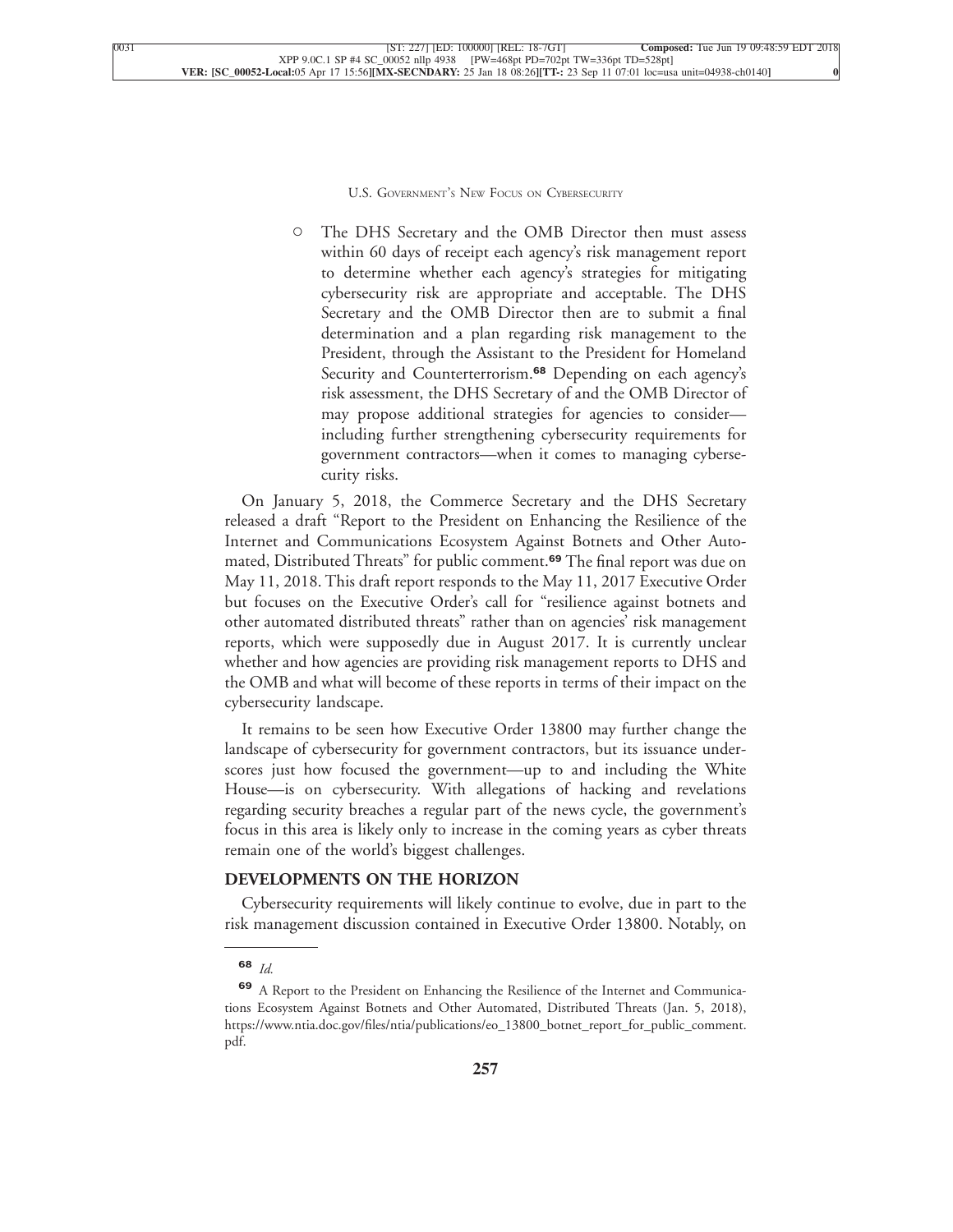September 14, 2016, the National Archives and Records Administration ("NARA") released a new regulation, 32 C.F.R. Part 2002 ("NARA Rule"), which establishes the approved categories and subcategories of Controlled Unclassified Information ("CUI") and requires that NIST 800-171 will govern when CUI is maintained on non-federal computer systems.**<sup>70</sup>** However, to date, only the DFARS Rule appears to be in compliance with the NARA Rule and its requirements. As a consequence, it is highly likely that contractors will see other agency supplemental rules or even a new revised FAR Rule to address CUI. And potentially more concerning, the NARA Rule specifically calls for agencies to require non-federal entities that possess CUI on behalf of the agency to protect CUI in accordance with Executive Order 13556, Controlled Unclassified Information, November 4, 2010 and the NARA Rule.**<sup>71</sup>** Contractors working with non-DOD entities may begin to face ad hoc clauses crafted by individual agencies for specific procurements in an attempt to comply with [this NARA Rule.](xpath-> core:para,  Default,  para-list,  style_01)

[As for broader efforts to comply with the NARA Rule, in April 2017, the](xpath-> core:para,  Default,  para-list,  style_01) [FAR Council opened a new FAR case, No. 2017-016, Controlled Unclassified](xpath-> core:para,  Default,  para-list,  style_01) [Information, which appears to indicate that a new FAR provision will be](xpath-> core:para,  Default,  para-list,  style_01) forthcoming to address this issue.**<sup>72</sup>** [However, to date no proposed regulation](xpath-> core:para,  Default,  para-list,  style_01) [has been published and the timeline for implementing a new FAR requirement](xpath-> core:para,  Default,  para-list,  style_01) [is uncertain.](xpath-> core:para,  Default,  para-list,  style_01)

[In addition to DOD's implementation of the DFARS Rule, other agencies](xpath-> core:para,  Default,  para-list,  style_01) [also appear to be moving forward with proposed regulations regarding](xpath-> core:para,  Default,  para-list,  style_01) [cybersecurity. For instance, the Department of Homeland Security \("DHS"\)](xpath-> core:para,  Default,  para-list,  style_01) [issued three new proposed cybersecurity regulations for DHS contractors.](xpath-> core:para,  Default,  para-list,  style_01) [Though these rules are just proposals and still have to undergo notice and](xpath-> core:para,  Default,  para-list,  style_01) [comment and agency amendment, contractors should still be aware of these](xpath-> core:para,  Default,  para-list,  style_01) [proposed rules, which seek to impose more requirements on DHS contractors](xpath-> core:para,  Default,  para-list,  style_01) [regarding cybersecurity including safeguarding systems, handling information,](xpath-> core:para,  Default,  para-list,  style_01) [reporting cyber incidents, and conducting training.](xpath-> core:para,  Default,  para-list,  style_01)**<sup>73</sup>** At least as currently

**<sup>70</sup>** 32 C.F.R. § 2002.1 *et seq.*[; 81 Fed. Reg. 63,336 \(Sept. 14, 2016\).](xpath-> fn:para,  fn:footnote/fn:para,  footnote,  style_03)

**<sup>71</sup>** [32 C.F.R. § 2002.16\(a\)\(5\).](xpath-> fn:para,  fn:footnote/fn:para,  footnote,  style_03)

**[<sup>72</sup>](xpath-> fn:para,  fn:footnote/fn:para,  footnote,  style_03)** [https://www.acq.osd.mil/dpap/dars/opencases/farcasenum/far.pdf](xpath-> core:url,  core:url,  endmatter,  style_01) (indicating that as of April 6, 2018, a report on the FAR Case is not due until April 11, 2018).

**<sup>73</sup>** [The three new rules include changes to the following: \(1\) CUI Safeguarding; \(2\) IT](xpath-> fn:para,  fn:footnote/fn:para,  footnote,  style_03) [Awareness Training; and \(3\) Privacy Training. For more information about these proposed rules,](xpath-> fn:para,  fn:footnote/fn:para,  footnote,  style_03) [see Homeland Security Acquisition Regulation \(HSAR\); Safeguarding of Controlled Unclassified](xpath-> fn:para,  fn:footnote/fn:para,  footnote,  style_03) [Information, 82 Fed. Reg. 6429 \(Jan. 19, 2017\); Homeland Security Acquisition Regulation](xpath-> fn:para,  fn:footnote/fn:para,  footnote,  style_03) [\(HSAR\); Information Technology Security Awareness Training, 82 Fed. Reg. 6446 \(Jan. 19,](xpath-> fn:para,  fn:footnote/fn:para,  footnote,  style_03)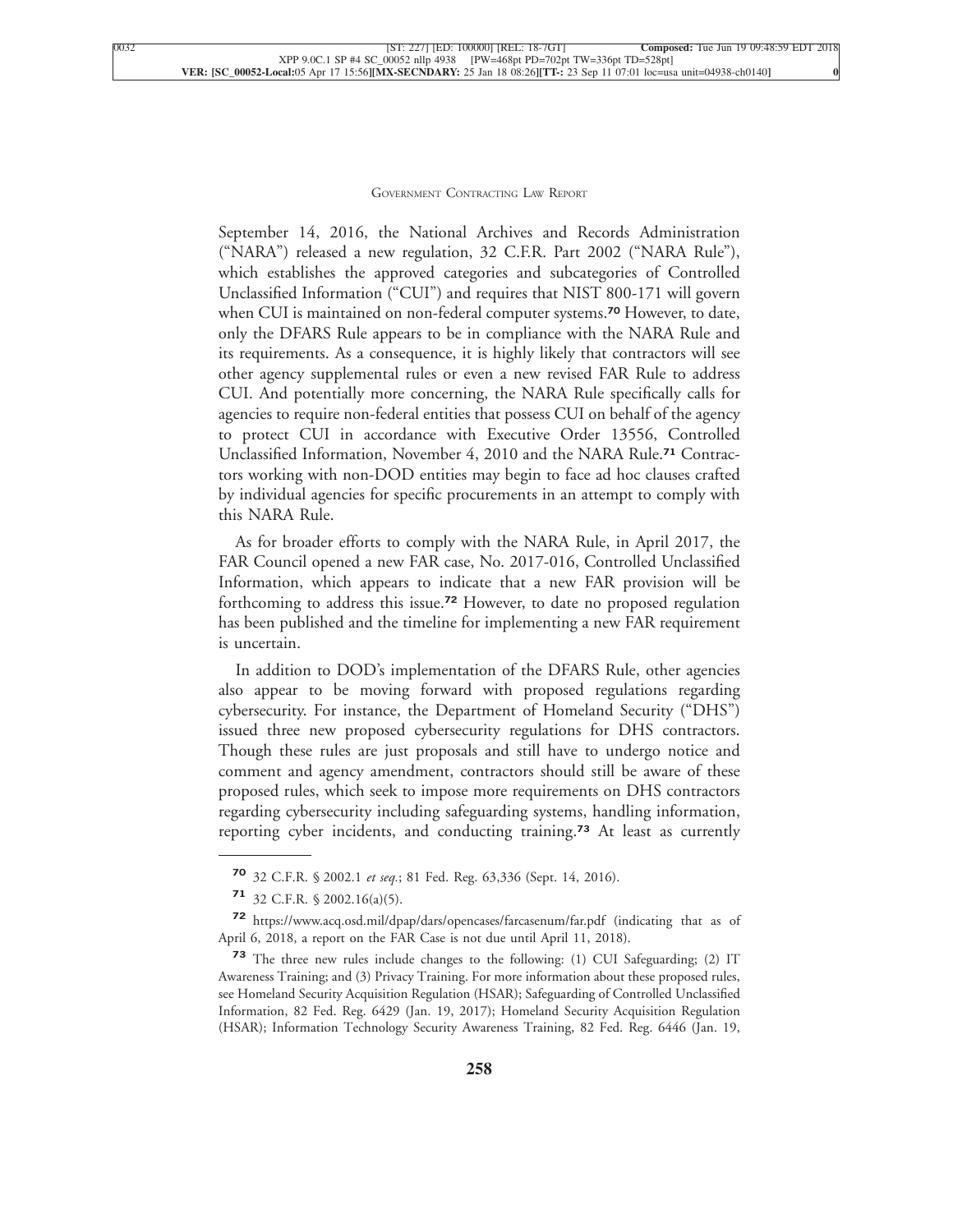proposed, these rules do not appear to comply with the requirements set forth [in the NARA Rule.](xpath-> core:para,  Default,  para-list,  style_01)**<sup>74</sup>**

[Moreover, on January 12, 2018, the GSA announced in the Federal Register](xpath-> core:para,  Default,  para-list,  style_01) [that it was considering two new sets of requirements for its FAR supplement](xpath-> core:para,  Default,  para-list,  style_01) [the General Services Acquisition Regulations \("GSAR"\)—although as of the](xpath-> core:para,  Default,  para-list,  style_01) [publication of this article the text of the actual proposed regulations has not](xpath-> core:para,  Default,  para-list,  style_01) [been released. The announcement regarding these proposed regulations explains](xpath-> core:para,  Default,  para-list,  style_01) [that the new regulations are intended to update and replace current GSA](xpath-> core:para,  Default,  para-list,  style_01) [policies, which are not formal regulations and have not gone through the formal](xpath-> core:para,  Default,  para-list,  style_01) [notice and comment process. One set of requirements would be an update to](xpath-> core:para,  Default,  para-list,  style_01) [GSA current cybersecurity policies regarding safeguarding systems and infor](xpath-> core:para,  Default,  para-list,  style_01)[mation and is titled "Information and Information Systems Security." GSA](xpath-> core:para,  Default,  para-list,  style_01) [explains that it would require compliance with NIST and NARA standards.](xpath-> core:para,  Default,  para-list,  style_01) [The second set of requirements is titled "Cyber Incident Reporting," and](xpath-> core:para,  Default,  para-list,  style_01) [appears to be somewhat similar to the DOD cyber incident reporting](xpath-> core:para,  Default,  para-list,  style_01) [requirements.](xpath-> core:para,  Default,  para-list,  style_01)

[Since the DFARS and FAR Rules are still in their infancy and will likely](xpath-> core:para,  Default,  para-list,  style_01) [evolve, it remains to be seen exactly how the government may investigate, sue,](xpath-> core:para,  Default,  para-list,  style_01) [and/or prosecute contractors that violate the DFARS and FAR Rules. However,](xpath-> core:para,  Default,  para-list,  style_01) given the government's (as well as *qui tam* [relators\) increasing use of the FCA](xpath-> core:para,  Default,  para-list,  style_01) [to investigate and sue government contractors for any alleged violations of](xpath-> core:para,  Default,  para-list,  style_01) [contract terms, contractors who fail to comply with these rules despite](xpath-> core:para,  Default,  para-list,  style_01) [certifying they are in compliance with these requirements may face liability](xpath-> core:para,  Default,  para-list,  style_01) [under the FCA, and could face other consequences as well, such as criminal](xpath-> core:para,  Default,  para-list,  style_01) [prosecution and suspension/debarment proceedings. Contractors may also face](xpath-> core:para,  Default,  para-list,  style_01) [breach of contract cases related to any alleged failure to comply with these](xpath-> core:para,  Default,  para-list,  style_01) [cybersecurity requirements. While the future of government action in response](xpath-> core:para,  Default,  para-list,  style_01) [to noncompliance with the DFARS and FAR Rules remains to be seen, the](xpath-> core:para,  Default,  para-list,  style_01) [government has made it clear that its continued focus will be on cybersecurity.](xpath-> core:para,  Default,  para-list,  style_01)

[<sup>2017\);</sup> Homeland Security Acquisition Regulation \(HSAR\); Privacy Training, 82 Fed. Reg. 6425](xpath-> foots,  Default,  footnote,  style_03) [\(Jan. 19, 2017\).](xpath-> foots,  Default,  footnote,  style_03)

**<sup>74</sup>** [In particular, the DHS Rule uses different categories of CUI than those set out in the](xpath-> fn:para,  fn:footnote/fn:para,  footnote,  style_03) NARA Rule, *compare* 82 Fed. Reg. 6429 *with* [NARA Rule, despite the requirement in the NARA](xpath-> fn:para,  fn:footnote/fn:para,  footnote,  style_03) [Rule which states: "Agencies may use only those categories or subcategories approved . . . and](xpath-> fn:para,  fn:footnote/fn:para,  footnote,  style_03) [published in the CUI Registry to designate information as CUI." 32 C.F.R. § 2002.12\(b\).](xpath-> fn:para,  fn:footnote/fn:para,  footnote,  style_03) [Moreover, the DHS Rule does not use NIS TSP 800-171 to set standards for contractors even](xpath-> fn:para,  fn:footnote/fn:para,  footnote,  style_03) [though the NARA Rule states: "Agencies must use NIST SP 800-171 when establishing security](xpath-> fn:para,  fn:footnote/fn:para,  footnote,  style_03) [requirements to protect CUI's confidentiality on non-Federal information systems." 32 C.F.R.](xpath-> fn:para,  fn:footnote/fn:para,  footnote,  style_03) [§ 2002.15\(h\)\(2\).](xpath-> fn:para,  fn:footnote/fn:para,  footnote,  style_03)